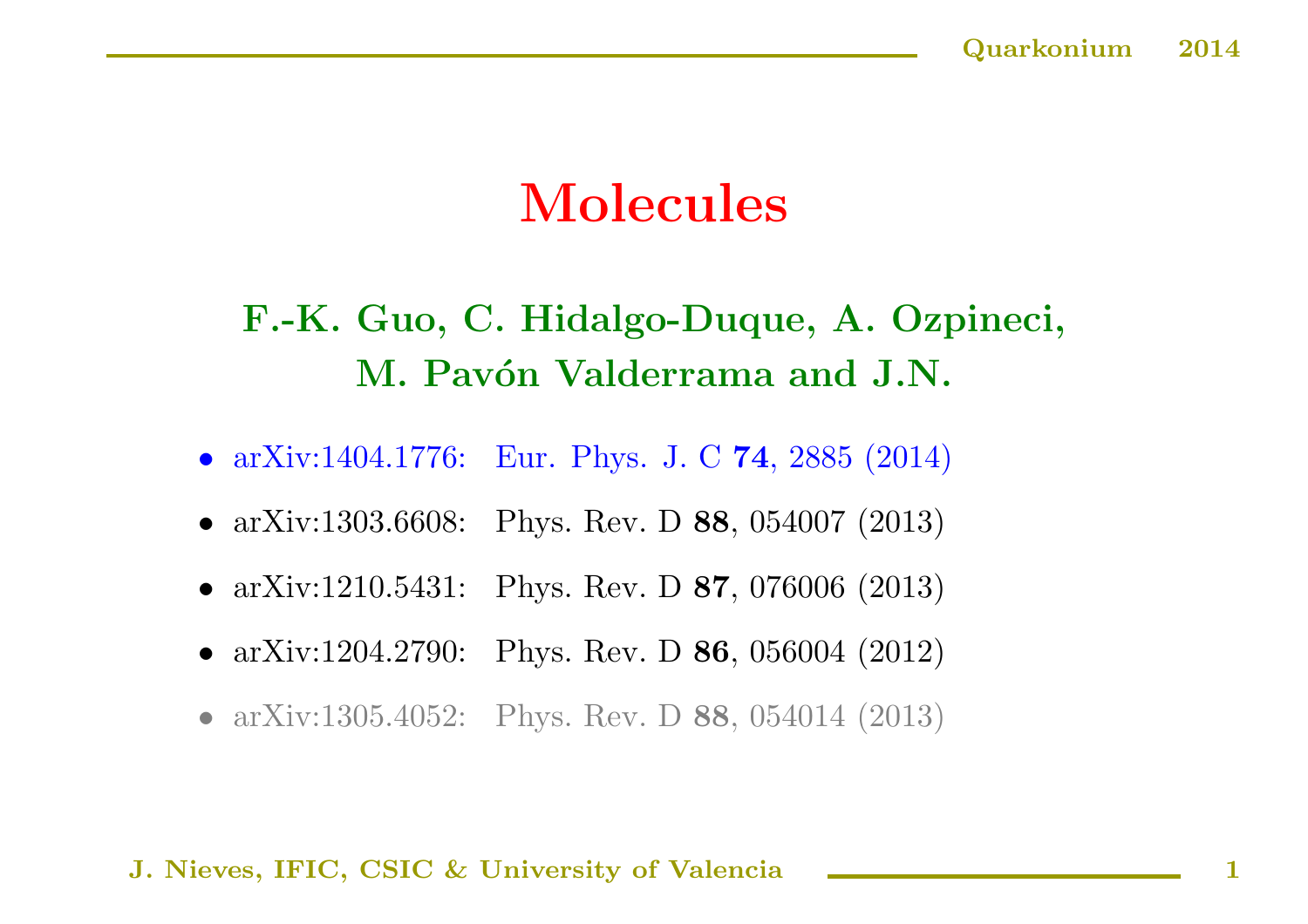Isospin violation in the  $X(3872)$   $J^{PC} = 1^{++}$  (LHCb) decays into  $J/\Psi \omega$  and  $J/\Psi \rho$ 

$$
\mathcal{B}_X = \frac{\Gamma(X(3872) \to J/\Psi \pi^+ \pi^-)}{\Gamma(X(3872) \to J/\Psi \pi^+ \pi^- \pi^0)} = 1.3 \pm 0.5
$$

Belle Collab. [PRD84 (2011) 052004]

- $X(3872)$  is not a purely  $I=0$  state or
- Transition operator violates isospin

or both...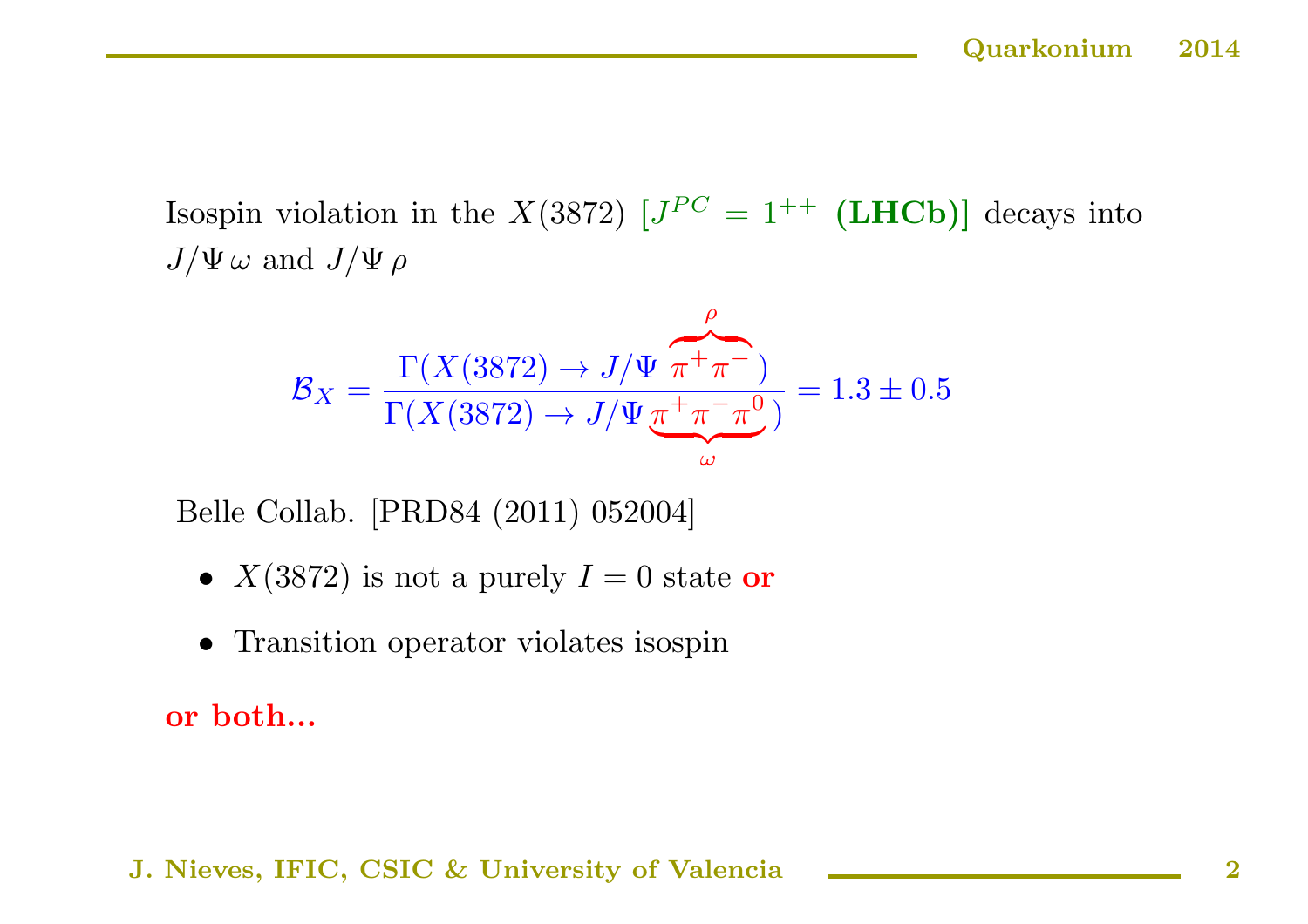Isospin violation in the X(3872)  $[J^{PC} = 1^{++}$  (LHCb)] into  $J/\Psi \omega$ and  $J/\Psi \rho$ 

$$
\mathcal{B}_X = \frac{\Gamma(X(3872) \to J/\Psi \pi^+ \pi^-)}{\Gamma(X(3872) \to J/\Psi \pi^+ \pi^- \pi^0)} = 1.3 \pm 0.5
$$

Belle Collab. [PRD84 (2011) 052004]

- $X(3872)$  is not a purely  $I=0$  state or
- Transition operator violates isospin

or both...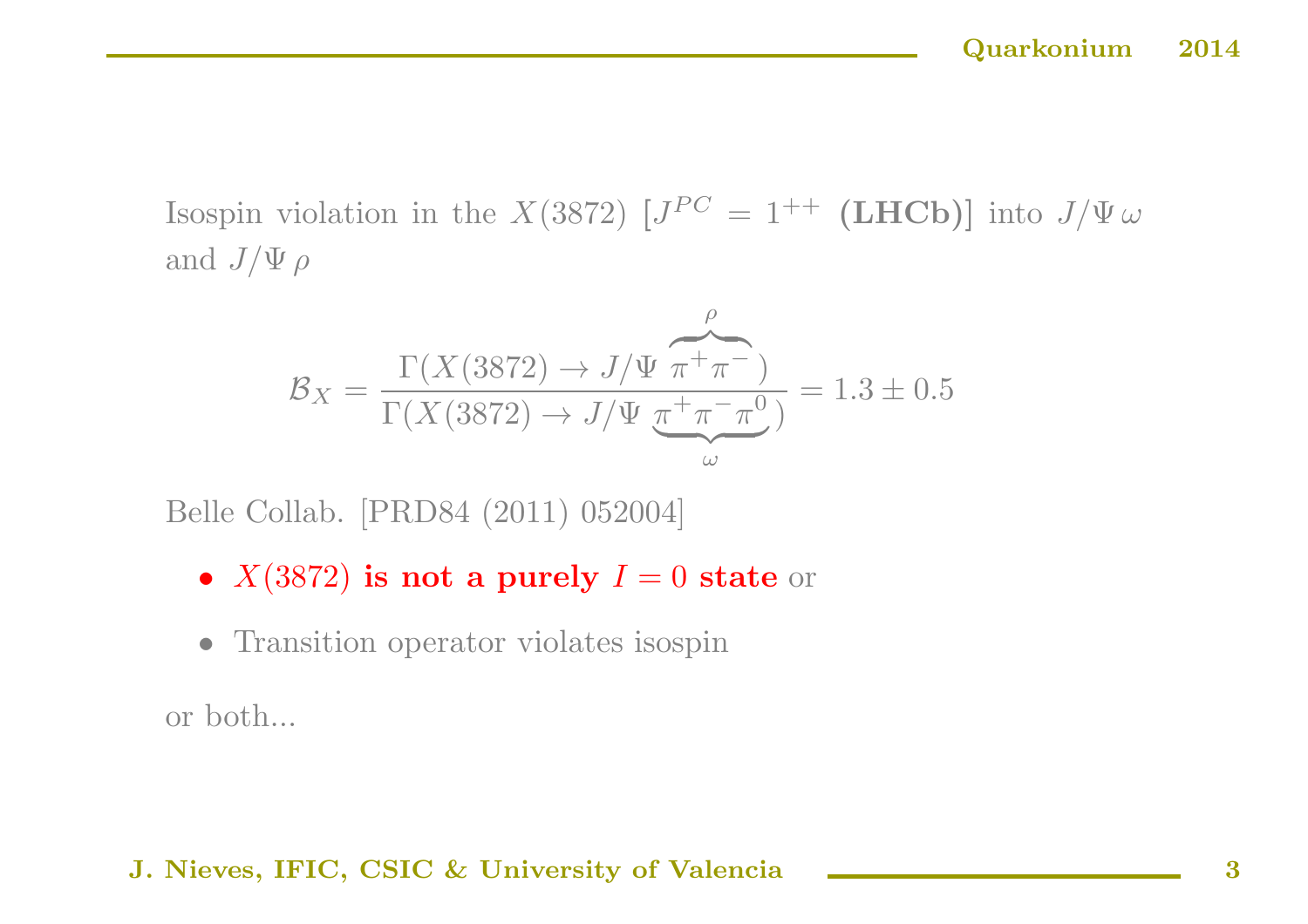The  $X(3872)$ , with a mass of  $m_X = 3871.68 \pm 0.17$  MeV, is extremely close to the  $D^{0*}\bar{D}^0$  threshold  $(m_{D^0} + m_{D^{*0}} = 3871.80 \pm 0.12 \,\text{MeV})$  $\Rightarrow$  molecule?

 $X(3872) \sim D^0 \bar{D}^{*0} \& D^+ \bar{D}^{*-}$  bound state  $(D\bar{D}^* - hc$  with C-parity=+)

For such a small binding energy, the mass difference  $(8 \text{ MeV})$  between neutral and charged channels plays a role  $(m_{D^{+}} + m_{D^{*-}} = 3879.87 \pm$ <sup>0</sup>.<sup>12</sup> MeV) and the mass term breaks isospin invariance!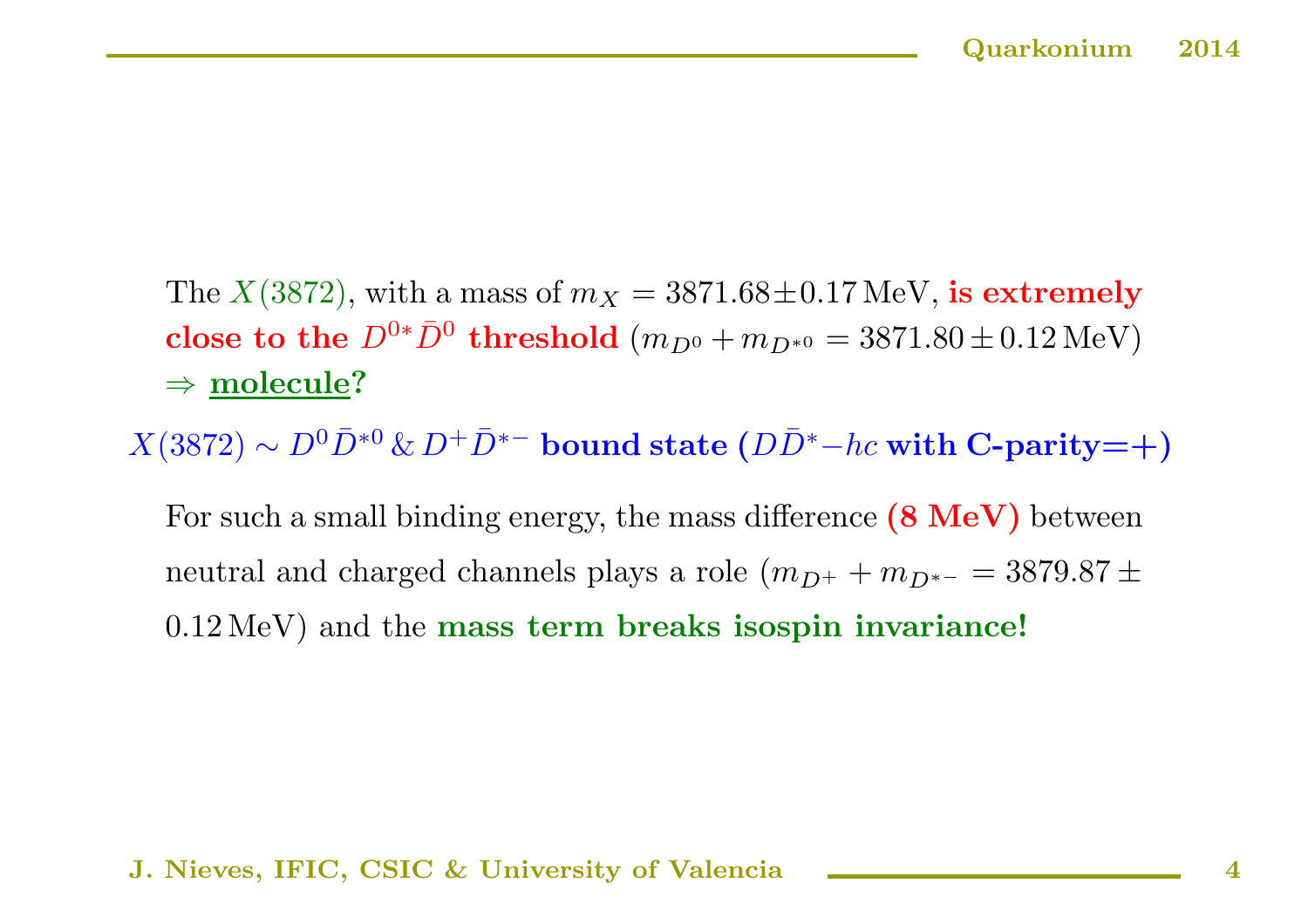### Isospin violations in X(3872) decays…

Because of the mass differences  $D^0 \longleftrightarrow D^-$  and  $D^{*0} \longleftrightarrow D^{*-}$  the kinetic energy (including the mass terms) does not conmute with isospin, the X(3872) is an admixture of isospin I=0 and I=1 (r is the  $D\overline{D}^*$  relative distance in the molecule X)



 $X(3872) \sim D^0 \bar{D}^{*0} \& D^+ \bar{D}^{*-}$  bound state  $(D\bar{D}^* - hc$  with C-parity=+)

J. Nieves, IFIC, CSIC & University of Valencia **Fig. 1. 1998** 15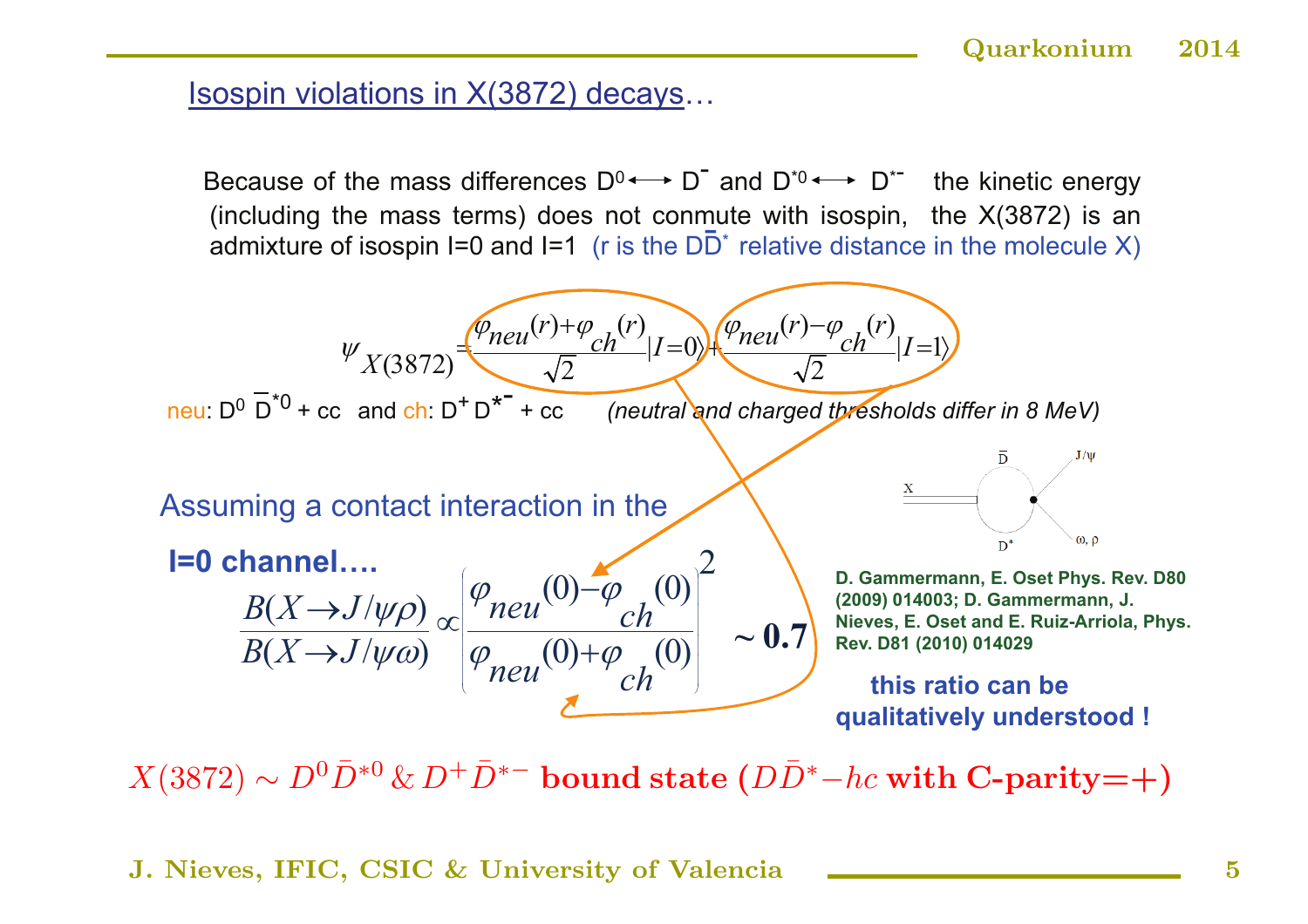HQSS is an appropriate tool to study  $c\bar{c}$  XYZ resonances. Though approximate, its predictions arise from QCD in the heavy quark limit and they are more robust than those deduced in other schemes, which starting point is  $SU(4)$  flavour symmetry and some arbitrary pattern of its breaking.

HQSS predicts that all types of spin interactions vanish for infinitely massive quarks: the dynamics is unchanged under arbitrary transformations in the spin of the heavy quark  $(Q)$ . The spin-dependent interactions are proportional to the chromomagnetic moment of the heavy quark, hence are of the order of  $1/m_Q$ .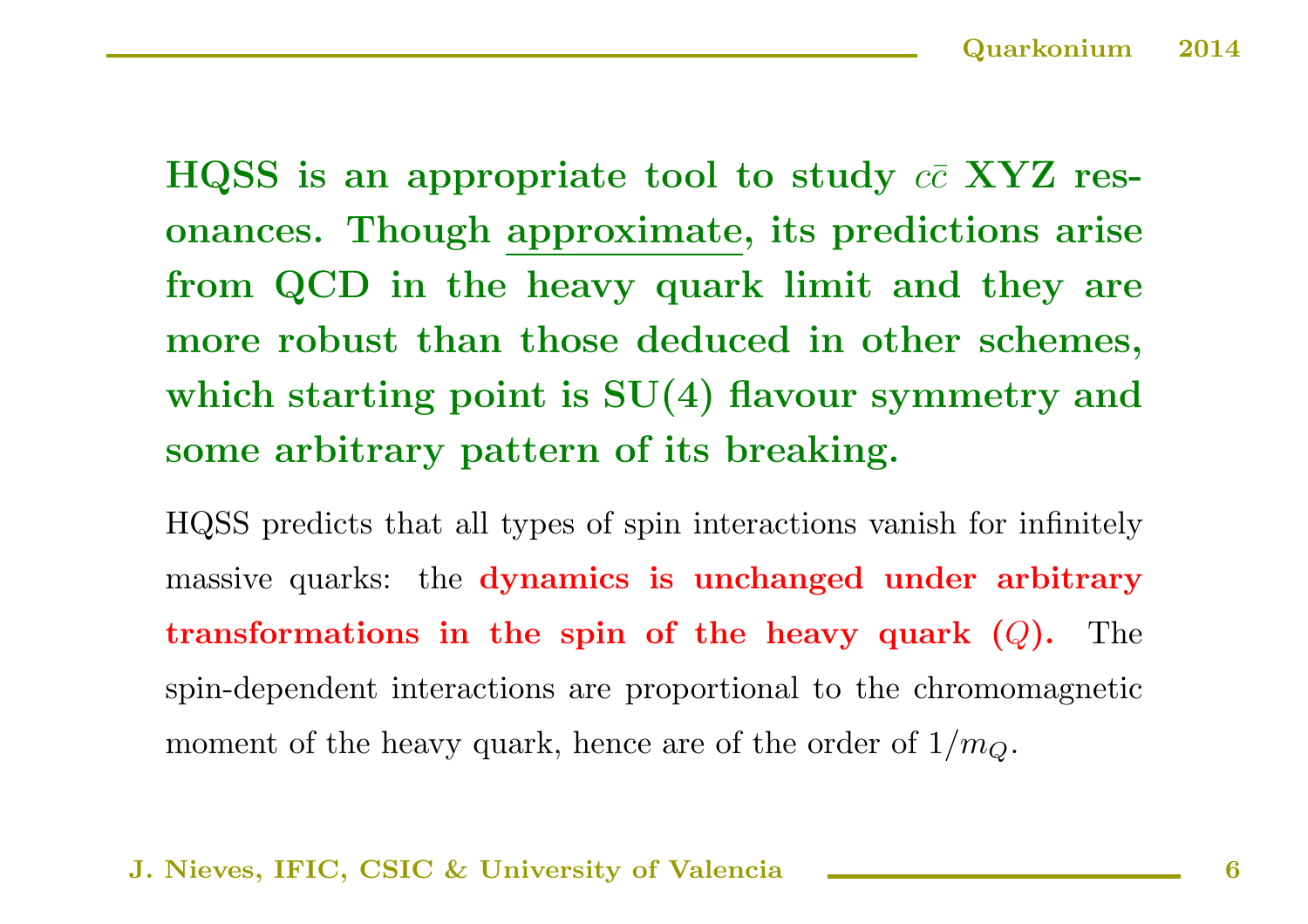To describe the molecular states of heavy mesons we need an effective Lagrangian that describes the strong interactions of the heavy mesons and antimesons. We use matrix field  $H^{(Q)}$  $[H<sup>(\bar{Q})</sup>]$  to describe the combined isospin doublet of pseudoscalar heavymeson [antimeson]  $P_a^{(Q)} = (P^0, P^+)$   $[P_a^{(\bar{Q})} = (\bar{P}^0, P^-)]$  fields and their vector HQSS partners  $P_a^{*(Q)}$   $[P_a^{*(\bar{Q})}]$ 

$$
H_a^{(Q)} = \frac{1+\psi}{2} \left( P_{a\mu}^{*(Q)} \gamma^{\mu} - P_a^{(Q)} \gamma_5 \right), \qquad v \cdot P_a^{*(Q)} = 0
$$
  

$$
H^{(\bar{Q})a} = \left( P_{\mu}^{*(\bar{Q})a} \gamma^{\mu} - P^{(\bar{Q})a} \gamma_5 \right) \frac{1-\psi}{2}, \qquad v \cdot P^{*(\bar{Q})a} = 0
$$

 $H^c$  [H<sup> $\bar{c}$ </sup>] annihilates D [D̄] and D<sup>\*</sup> [D<sup>\*</sup>] mesons with definite velocity  $v$ .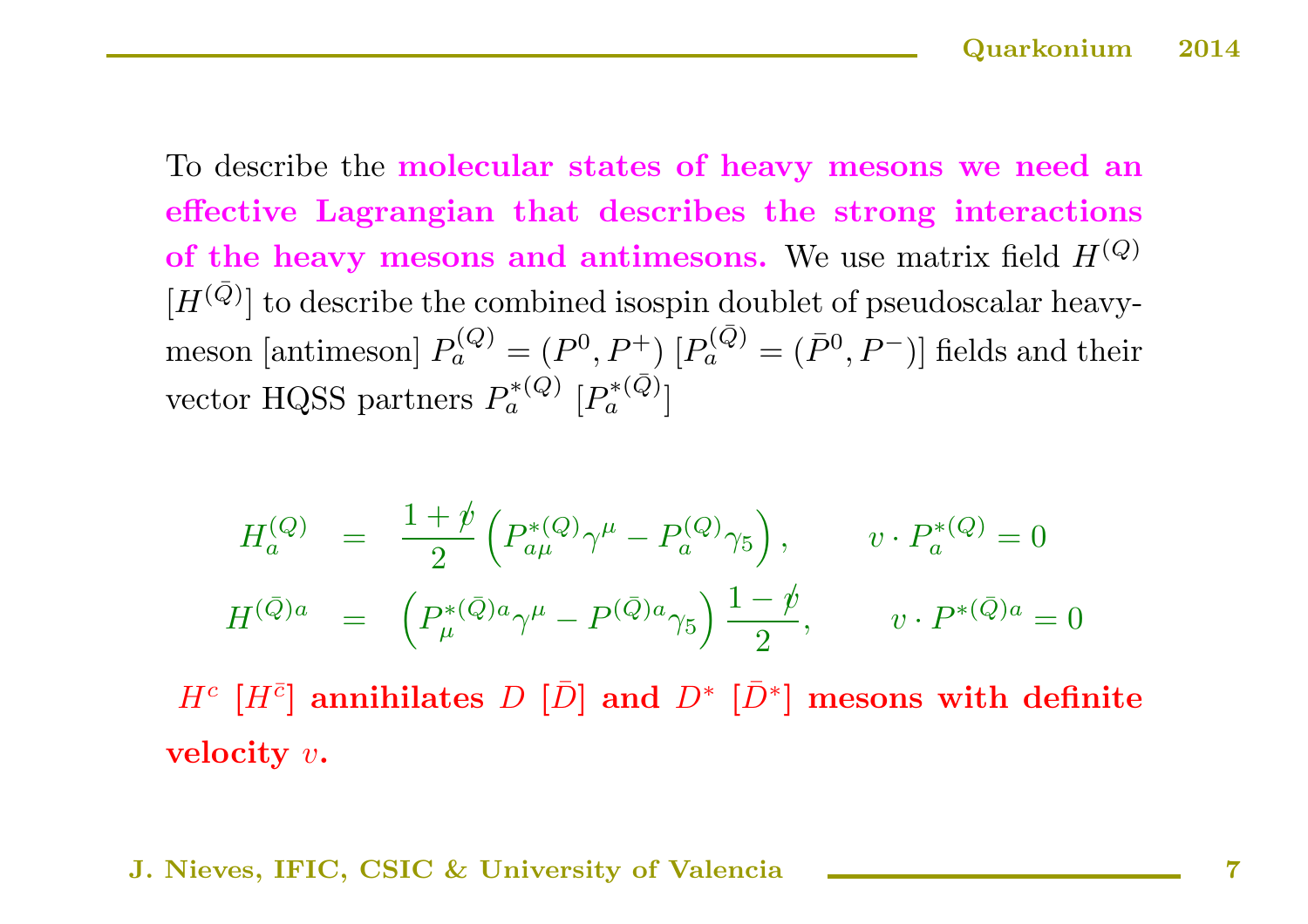The field  $H_a^{(Q)}$  [ $H^{(\bar{Q})a}$ ] transforms as a  $(2,\bar{2})$  [ $(\bar{2},2)$ ] under the **heavy** spin  $\otimes$  SU(2)<sub>V</sub> isospin symmetry

$$
H_a^{(Q)} \to \mathbf{S} \left( H^{(Q)} U^{\dagger} \right)_a, \qquad H^{(\bar{Q})a} \to \left( U H^{(\bar{Q})} \right)^a \mathbf{S}^{\dagger}
$$

The hermitian conjugate fields are defined by,

$$
\bar{H}^{(Q)a} = \gamma^0 H_a^{(Q)\dagger} \gamma^0, \qquad \bar{H}_a^{(\bar{Q})} = \gamma^0 \bar{H}^{(\bar{Q})a\dagger} \gamma^0
$$

and transform as

$$
\bar{H}^{(Q)a} \rightarrow \left(U\bar{H}^{(Q)}\right)^a \mathbf{S}^\dagger, \qquad \bar{H}^{(\bar{Q})_a} \rightarrow \mathbf{S} \left(\bar{H}^{(\bar{Q})}U^\dagger\right)^a
$$

J. Nieves, IFIC, CSIC & University of Valencia **Election Contract Contract Contract Contract Contract Contract Contract Contract Contract Contract Contract Contract Contract Contract Contract Contract Contract Contract Con**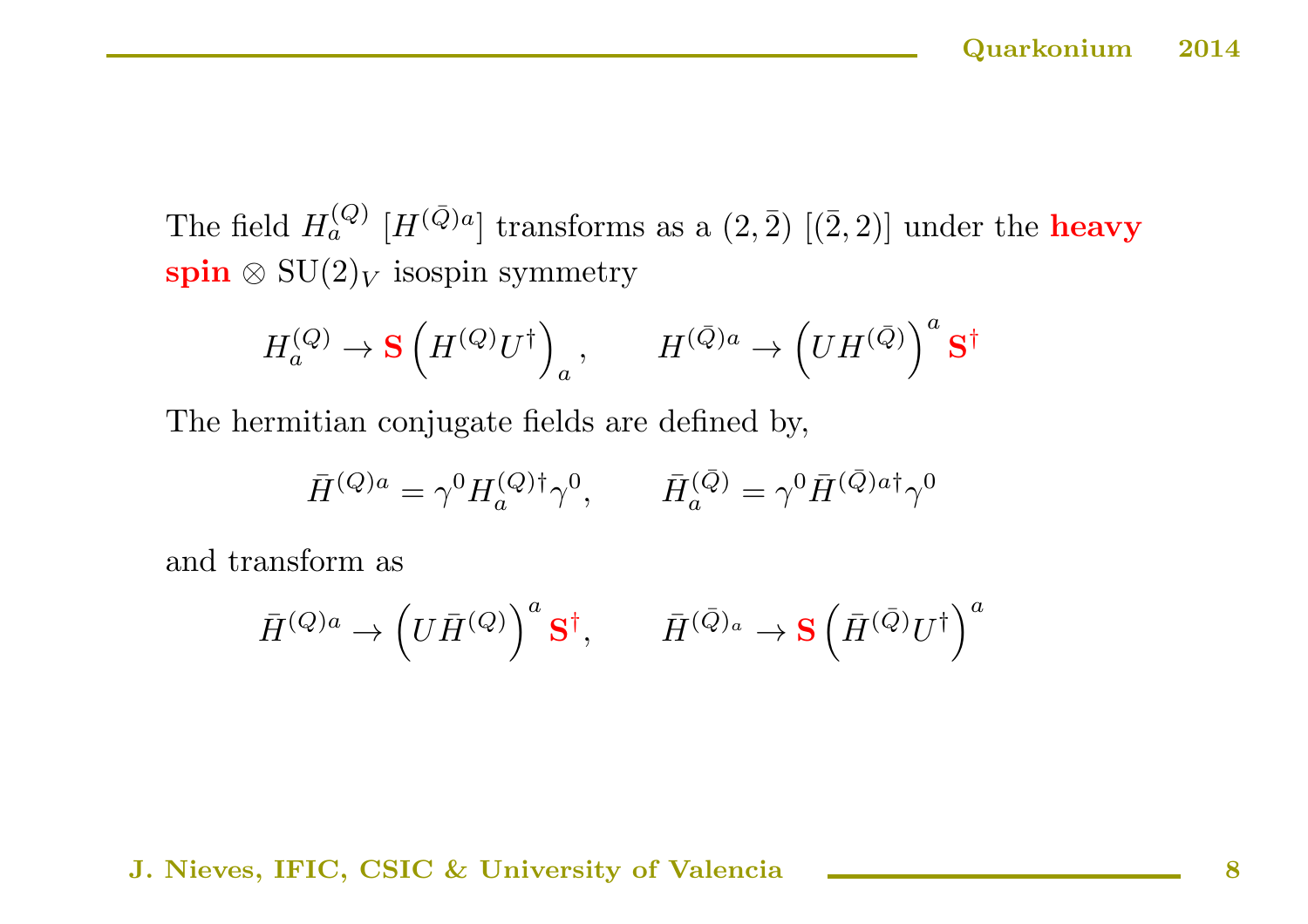At LO in the EFT expansion, the **four meson local interaction** Lagrangian consistent with HQSS (T. Alfiky et al., PLB640 238)

$$
\begin{array}{lll} {\cal L}_{4H} & = & \mathbf{C_a} \, \text{Tr} \left[ \bar{H}^{(Q)i} H_i^{(Q)} \gamma_\mu \right] \text{Tr} \left[ H^{(\bar{Q})i} \bar{H}_i^{(\bar{Q})} \gamma^\mu \right] \\[0.2cm] & + & \mathbf{C_a^{\tau}} \, \text{Tr} \left[ \bar{H}^{(Q)j} H_i^{(Q)} \gamma_\mu \right] \text{Tr} \left[ H^{(\bar{Q})n} \bar{H}_m^{(\bar{Q})} \gamma^\mu \right] \vec{\tau}_{\mathbf{j}}^{\mathbf{i} \mathbf{i} \mathbf{m}} \\[0.2cm] & + & \mathbf{C_b} \, \text{Tr} \left[ \bar{H}^{(Q)i} H_i^{(Q)} \gamma_\mu \gamma_5 \right] \text{Tr} \left[ H^{(\bar{Q})i} \bar{H}_i^{(\bar{Q})} \gamma^\mu \right] \\[0.2cm] & + & \mathbf{C_b^{\tau}} \, \text{Tr} \left[ \bar{H}^{(Q)j} H_i^{(Q)} \gamma_\mu \right] \text{Tr} \left[ H^{(\bar{Q})n} \bar{H}_m^{(\bar{Q})} \gamma^\mu \gamma_5 \right] \vec{\tau}_{\mathbf{j}}^{\mathbf{i} \mathbf{i} \mathbf{m}} \end{array}
$$

For each isospin channel (1 or  $\vec{\tau} \cdot \vec{\tau}$ ), we have only two independent constants, which are associated to the two possible spins  $(0 \text{ or } 1)$  of the light quarks in a HH system!

Trivial extension to SU(3) light flavor symmetry (still four LEC's) !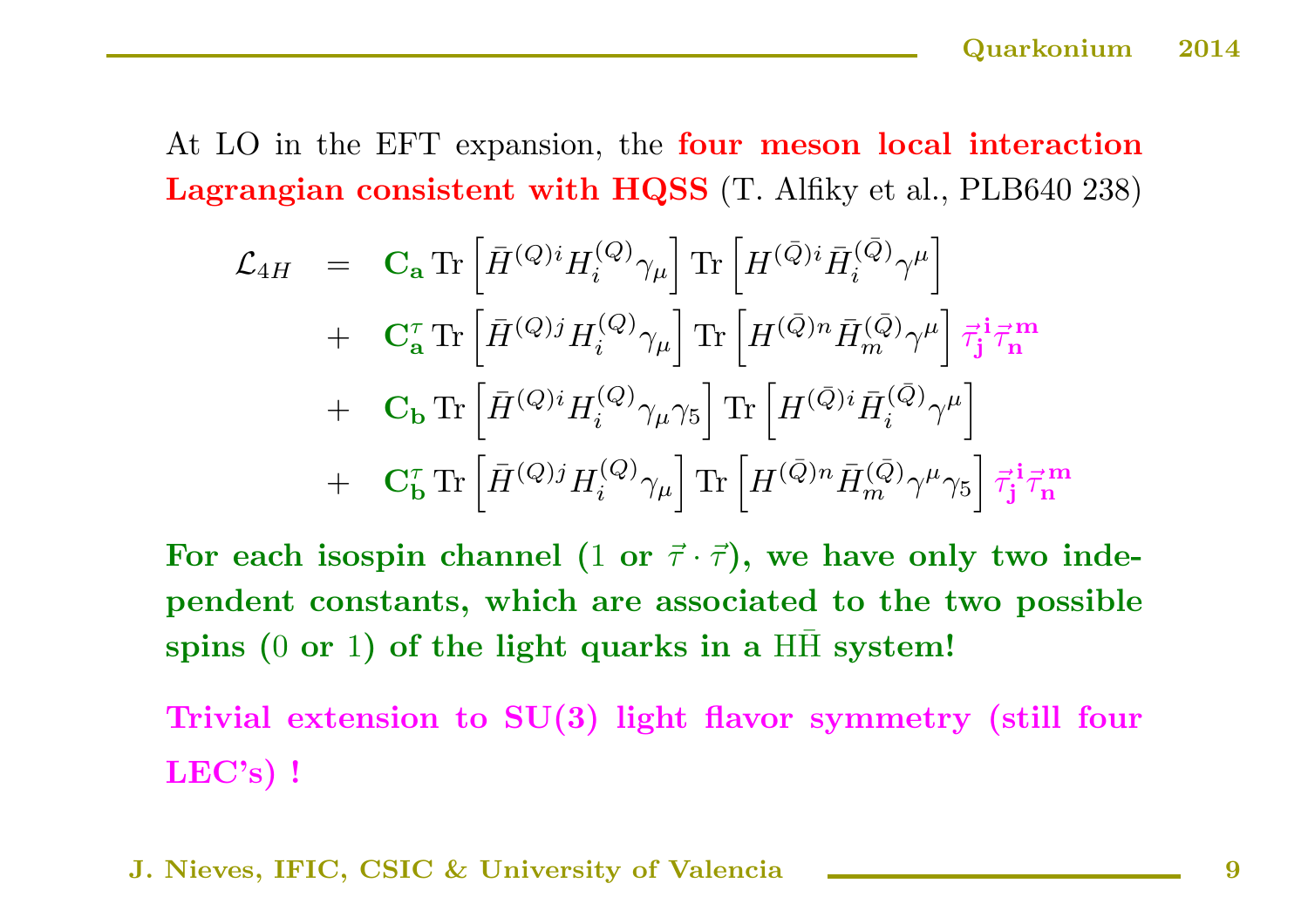$$
|D \bar{D}; J = 0, T\rangle = \frac{\sqrt{3}}{2} |1_{c\bar{c}}, 1_{\bar{l}l}; J = 0, T\rangle + \frac{1}{2} |0_{c\bar{c}}, 0_{\bar{l}l}; J = 0, T\rangle
$$
  
\n
$$
|D^* \bar{D}^*; J = 0, T\rangle = \frac{1}{2} |1_{c\bar{c}}, 1_{\bar{l}l}; J = 0, T\rangle - \frac{\sqrt{3}}{2} |0_{c\bar{c}}, 0_{\bar{l}l}; J = 0, T\rangle
$$
  
\n
$$
|D \bar{D}^*; J = 1, T\rangle = \frac{1}{2} |1_{c\bar{c}}, 0_{\bar{l}l}; J = 1, T\rangle - \frac{1}{2} |0_{c\bar{c}}, 1_{\bar{l}l}; J = 1, T\rangle
$$
  
\n
$$
-\frac{1}{\sqrt{2}} |1_{c\bar{c}}, 1_{\bar{l}l}; J = 1, T\rangle
$$
  
\n
$$
|D^* \bar{D}; J = 1, T\rangle = \frac{1}{2} |1_{c\bar{c}}, 0_{\bar{l}l}; J = 1, T\rangle - \frac{1}{2} |0_{c\bar{c}}, 1_{\bar{l}l}; J = 1, T\rangle
$$
  
\n
$$
+\frac{1}{\sqrt{2}} |1_{c\bar{c}}, 1_{\bar{l}l}; J = 1, T\rangle
$$
  
\n
$$
|D^* \bar{D}^*; J = 1, T\rangle = -\frac{1}{\sqrt{2}} |0_{c\bar{c}}, 1_{\bar{l}l}; J = 1, T\rangle - \frac{1}{\sqrt{2}} |1_{c\bar{c}}, 0_{\bar{l}l}; J = 1, T\rangle
$$
  
\n
$$
|D^* \bar{D}^*; J = 2, T\rangle = -|1_{c\bar{c}}, 1_{\bar{l}l}; J = 2, T\rangle
$$

T and  $\mathcal{L} = 0_{\bar{l}l}, 1_{\bar{l}l}$  isospin and total spin of the light dof!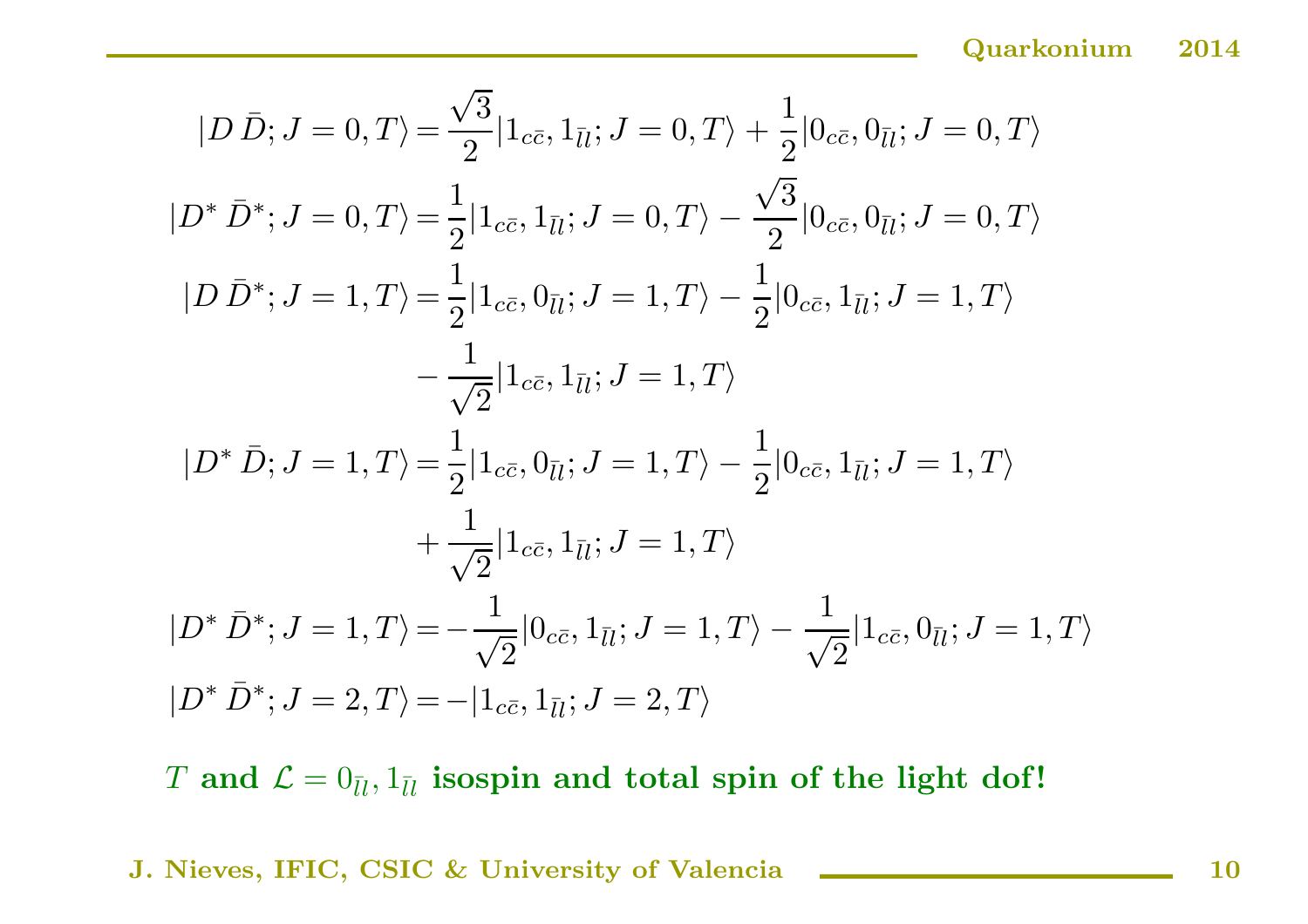$$
\begin{aligned}\n\mathbf{HQSS} &\Rightarrow \langle S'_{c\bar{c}}, \mathcal{L}'; J, T | H_{\text{QCD}} | S_{c\bar{c}}, \mathcal{L}; J, T \rangle = \delta_{S'_{c\bar{c}}} \delta_{\mathcal{L}'\mathcal{L}} \times O_{\mathcal{L}}^T \\
\mathcal{B}(J^{PC} = 0^{++}) &= \{ |D\bar{D}\rangle, |D^*\bar{D}^*\rangle \}, \quad \mathcal{B}(J^{PC} = 2^{++}) = |D^*\bar{D}^*\rangle \\
\mathcal{B}(J^{PC} = 1^{+-}) &= \left\{ \frac{1}{\sqrt{2}} \left( |D\bar{D}^*\rangle + |D^*\bar{D}\rangle \right), |D^*\bar{D}^*\rangle \right\} \\
\mathcal{B}(J^{PC} = 1^{++}) &= \left\{ \frac{1}{\sqrt{2}} \left( |D\bar{D}^*\rangle - |D^*\bar{D}\rangle \right) \right\}\n\end{aligned}
$$

For each isospin channel T  $\left[ O^T_{\mathcal{L}=0} = C_{Ta} - 3 \, C_{Tb} , O^T_{\mathcal{L}=1} = C_{Ta} + C_{Tb} \right]$  ,  $\textbf{with}\hspace{0.1cm} C_{T(a,b)}=C_{a,b}+(2\vec{T}^{\,2}-3)C_{a,b}^{\tau}\hspace{0.1cm}\text{from}\hspace{0.1cm}\mathcal{L}_{4H}$ 

$$
V_C(0^{++}) = \begin{pmatrix} C_{Ta} & \sqrt{3} C_{Tb} \\ \sqrt{3} C_{Tb} & C_{Ta} - 2 C_{Tb} \end{pmatrix}, V_C(1^{+-}) = \begin{pmatrix} C_{Ta} - C_{Tb} & 2 C_{Tb} \\ 2 C_{Tb} & C_{Ta} - C_{Tb} \end{pmatrix}
$$

 $V_C(1^{++}) = C_{Ta} + C_{Tb}$ ,  $V_C(2^{++}) = C_{Ta} + C_{Tb}$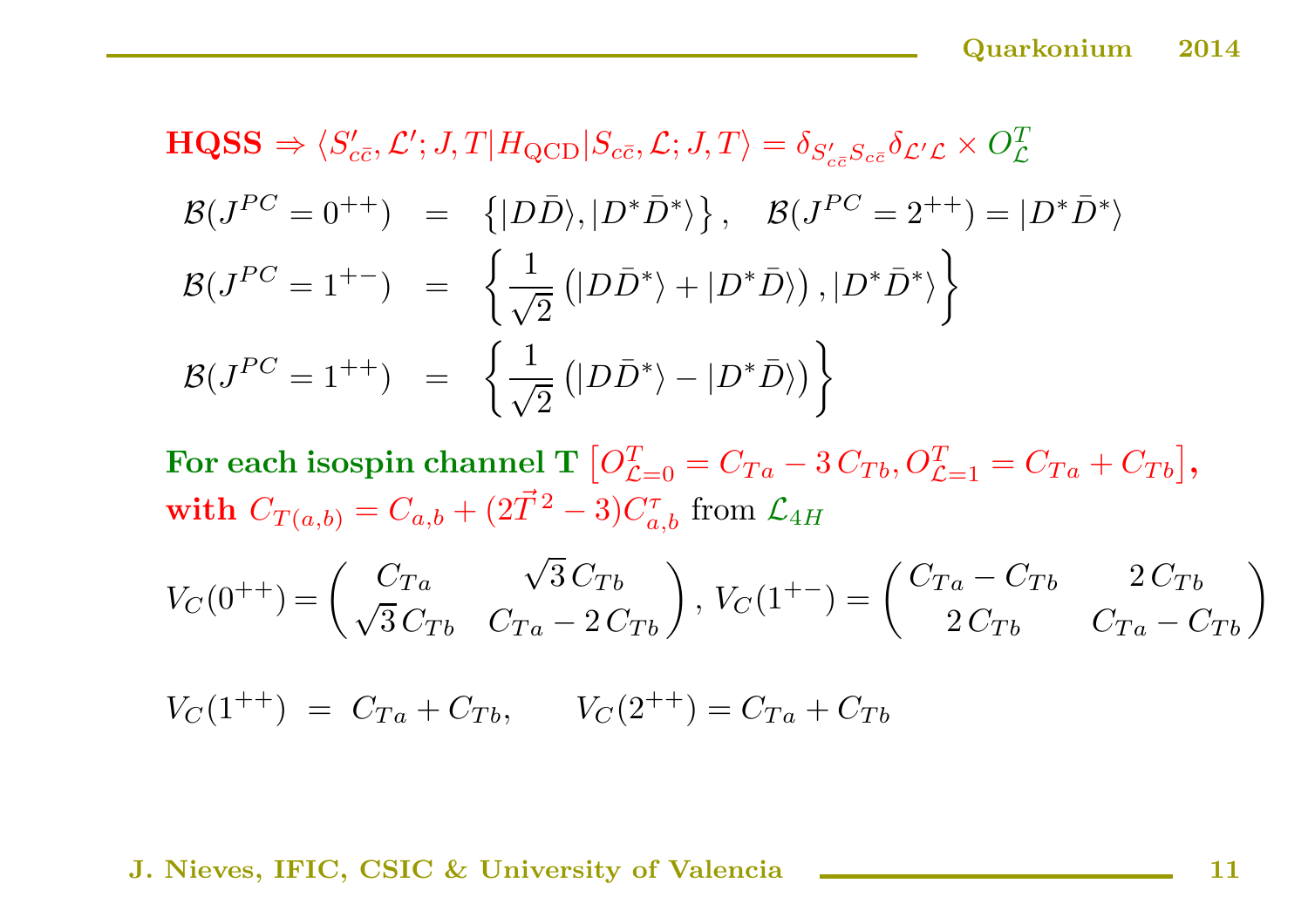$$
\begin{aligned}\n\text{HQSS} &\Rightarrow \langle S'_{c\bar{c}}, \mathcal{L}'; J, T | H_{\text{QCD}} | S_{c\bar{c}}, \mathcal{L}; J, T \rangle = \delta_{S'_{c\bar{c}}} \delta_{\mathcal{L}'\mathcal{L}} \times O_{\mathcal{L}}^T \\
\mathcal{B}(J^{PC} = 0^{++}) &= \{ |D\bar{D}\rangle, |D^*\bar{D}^*\rangle \}, \quad \mathcal{B}(J^{PC} = 2^{++}) = |D^*\bar{D}^*\rangle \\
\mathcal{B}(J^{PC} = 1^{+-}) &= \left\{ \frac{1}{\sqrt{2}} \left( |D\bar{D}^*\rangle + |D^*\bar{D}\rangle \right), |D^*\bar{D}^*\rangle \right\} \\
\mathcal{B}(J^{PC} = 1^{++}) &= \left\{ \frac{1}{\sqrt{2}} \left( |D\bar{D}^*\rangle - |D^*\bar{D}\rangle \right) \right\}\n\end{aligned}
$$

 ${\bf For\ each\ isospin\ channel\ T\ \ \left[ O_{{\cal L}=0}^{T}=C_{Ta}-3\,C_{Tb},O_{{\cal L}=1}^{T}=C_{Ta}+C_{Tb}\right] },$ with  $C_{T(a,b)}=C_{a,b}+(2\vec{T}^{\,2}-3)C^{\tau}_{a,b}$  from  $\mathcal{L}_{4H}$ 

$$
V_C(0^{++}) = \begin{pmatrix} C_{Ta} & \sqrt{3} C_{Tb} \\ \sqrt{3} C_{Tb} & C_{Ta} - 2 C_{Tb} \end{pmatrix}, V_C(1^{+-}) = \begin{pmatrix} C_{Ta} - C_{Tb} & 2 C_{Tb} \\ 2 C_{Tb} & C_{Ta} - C_{Tb} \end{pmatrix}
$$

 $V_{C}(1^{++}) = C_{Ta} + C_{Tb}$ ,  $V_{C}(2^{++}) = C_{Ta} + C_{Tb}$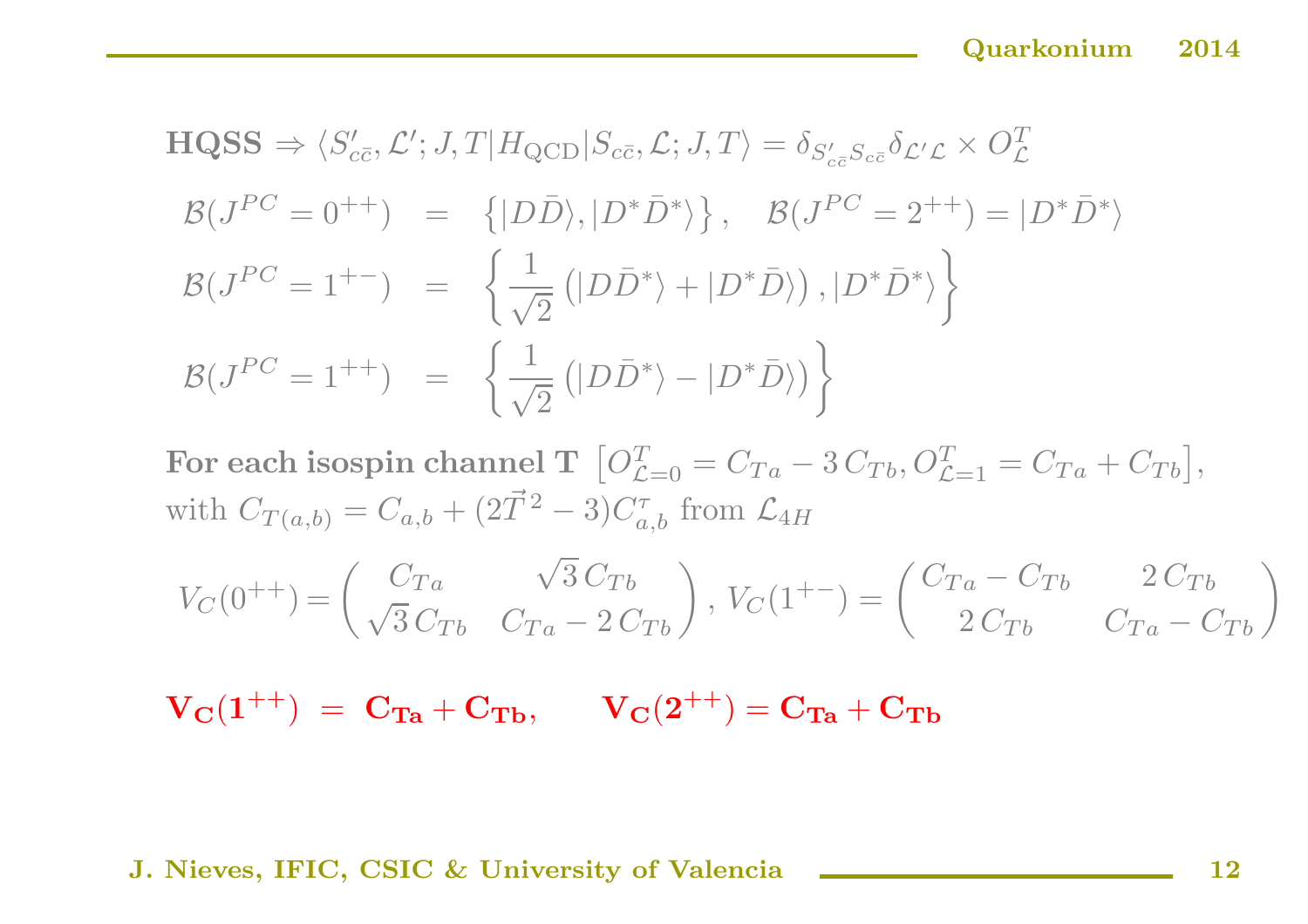... existence of <sup>a</sup> heavy quark spin symmetry partner of the  $X(3872)$ , with  $J^{PC} = 2^{++}$ ,  $X(4012)$  around the  $D^*\bar{D}^*$  threshold!

 $X(3872)$  mass and the branching fraction

$$
\mathcal{B}_X = \frac{\Gamma(X(3872) \to J/\Psi \pi^+ \pi^-)}{\Gamma(X(3872) \to J/\Psi \pi^+ \pi^- \pi^0)} = 1.3 \pm 0.5
$$

fix  $(C_{0a} + C_{0b})$  and  $(C_{1a} + C_{1b})$ ,  $J^{PC} = 1^{++}$  counter-terms in the  $I = 0$  and  $I = 1$  sectors (solve a regularized LSE & poles in the FRS).

**Heavy Flavor symmetry:**  $Z_b(10610) \& Z_b(10650) (I = 1, J^{PC} =$  $1^{+-}$ ) have been already discussed by Voloshin (PRD84 031502) and Mehen and Powell (PRD84 114013) in the case of  $B^{(*)}\bar{B}^{(*)}$  molecules.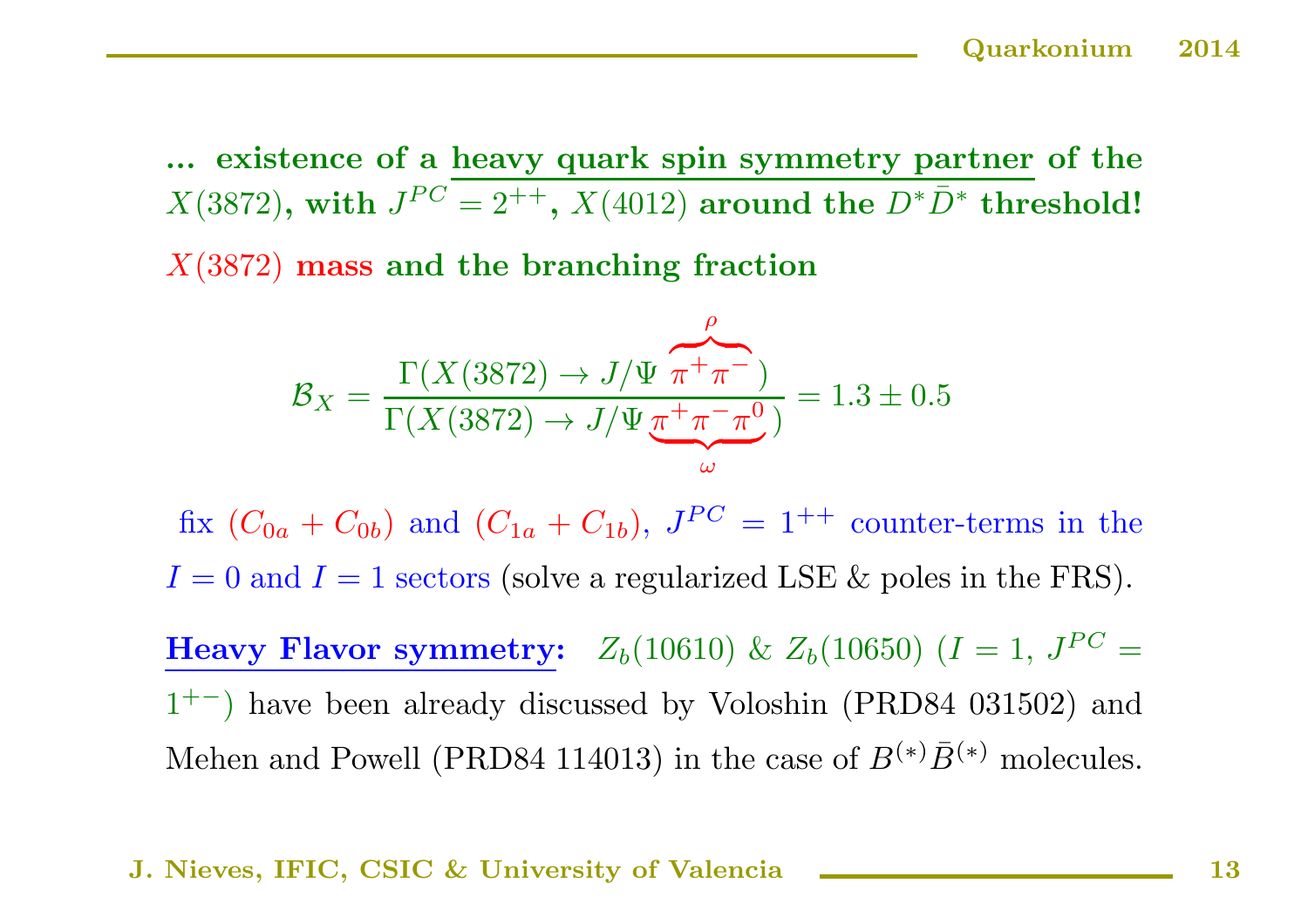$$
\begin{aligned}\n\text{HQSS} &\Rightarrow \langle S'_{c\bar{c}}, \mathcal{L}'; J, T | H_{\text{QCD}} | S_{c\bar{c}}, \mathcal{L}; J, T \rangle = \delta_{S'_{c\bar{c}}} S_{c'\bar{c}} \delta_{\mathcal{L}'\mathcal{L}} \times O_{\mathcal{L}}^T \\
\mathcal{B}(J^{PC} = 0^{++}) &= \{ |D\bar{D}\rangle, |D^*\bar{D}^*\rangle \}, \quad \mathcal{B}(J^{PC} = 2^{++}) = |D^*\bar{D}^*\rangle \\
\mathcal{B}(J^{PC} = 1^{+-}) &= \left\{ \frac{1}{\sqrt{2}} \left( |D\bar{D}^*\rangle + |D^*\bar{D}\rangle \right), |D^*\bar{D}^*\rangle \right\} \\
\mathcal{B}(J^{PC} = 1^{++}) &= \left\{ \frac{1}{\sqrt{2}} \left( |D\bar{D}^*\rangle - |D^*\bar{D}\rangle \right) \right\}\n\end{aligned}
$$

 ${\bf For\ each\ isospin\ channel\ T\ \ \left[ O_{{\cal L}=0}^{T}=C_{Ta}-3\,C_{Tb},O_{{\cal L}=1}^{T}=C_{Ta}+C_{Tb}\right] },$ with  $C_{T(a,b)}=C_{a,b}+(2\vec{T}^{\,2}-3)C^{\tau}_{a,b}$  from  $\mathcal{L}_{4H}$ 

$$
V_C(0^{++}) = \begin{pmatrix} C_{Ta} & \sqrt{3} C_{Tb} \\ \sqrt{3} C_{Tb} & C_{Ta} - 2 C_{Tb} \end{pmatrix}, \mathbf{V_C(1^{+-})} = \begin{pmatrix} C_{Ta} - C_{Tb} & 2 C_{Tb} \\ 2 C_{Tb} & C_{Ta} - C_{Tb} \end{pmatrix}
$$

 $V_C(1^{++}) = C_{Ta} + C_{Tb}$ ,  $V_C(2^{++}) = C_{Ta} + C_{Tb}$ 

J. Nieves, IFIC, CSIC & University of Valencia **National Contract Contract Contract Contract Contract Contract Contract Contract Contract Contract Contract Contract Contract Contract Contract Contract Contract Contract Con**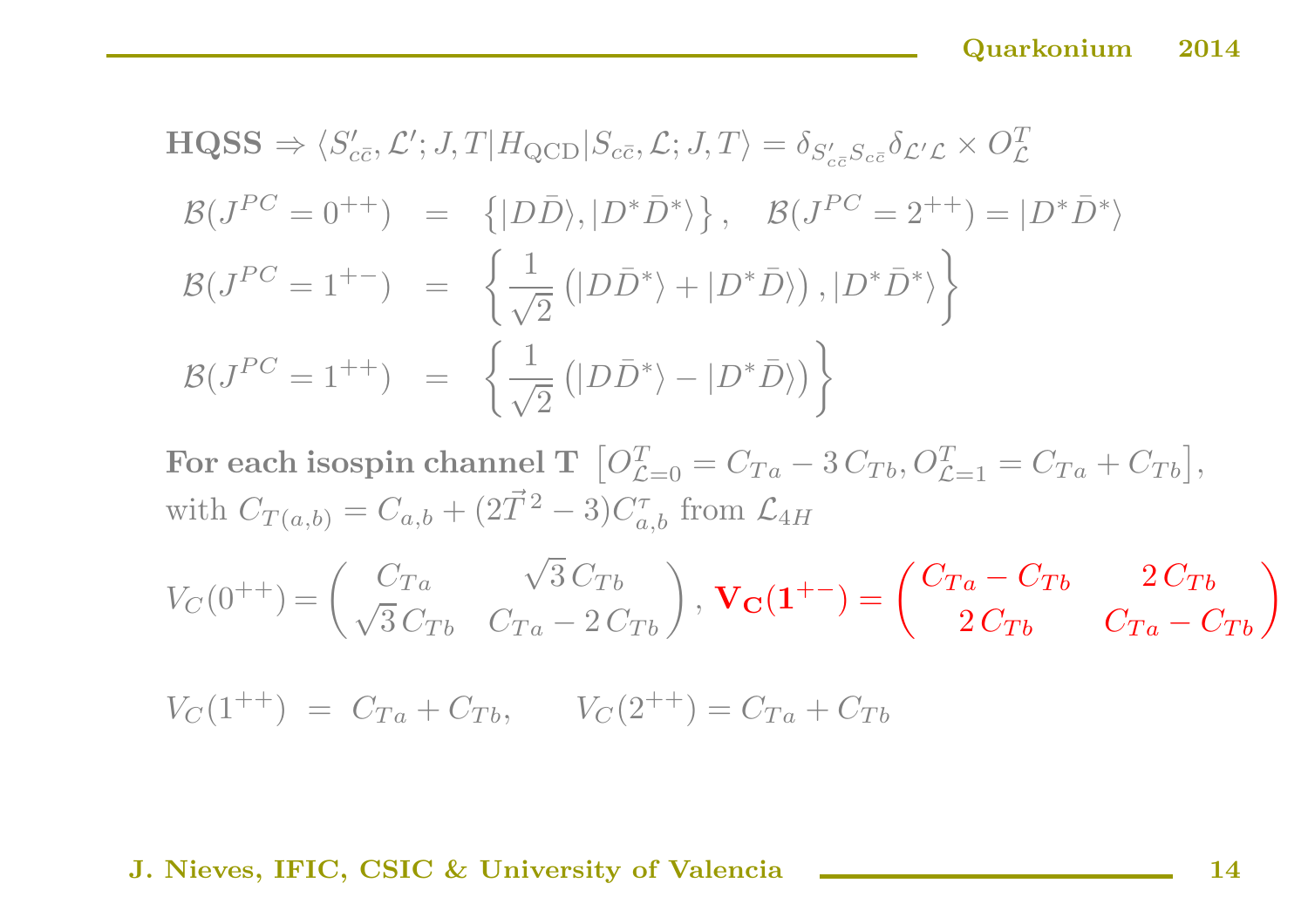... existence of <sup>a</sup> heavy quark spin symmetry partner of the  $X(3872)$ , with  $J^{PC} = 2^{++}$ ,  $X(4012)$  around the  $D^*\bar{D}^*$  threshold!

 $X(3872)$  mass and the branching fraction

$$
\mathcal{B}_X = \frac{\Gamma(X(3872) \to J/\Psi \overbrace{\pi^+\pi^-})}{\Gamma(X(3872) \to J/\Psi \overbrace{\pi^+\pi^-\pi^0}^{\omega})} = 1.3 \pm 0.5
$$

fix  $(C_{0a} + C_{0b})$  and  $(C_{1a} + C_{1b})$ ,  $J^{PC} = 1^{++}$  counter-terms in the  $I = 0$  and  $I = 1$  sectors (solve a regularized LSE  $\&$  poles in the FRS).

Heavy Flavor symmetry:  $Z_b(10610) \& Z_b(10650)$  (I = 1,  $J^{PC}$  =  $(1^{+-})$   $B\bar{B}^*$  and  $B^*\bar{B}^*$  molecules  $\rightarrow C_{1b}$ .

We predict

J. Nieves, IFIC, CSIC & University of Valencia **National 15** 15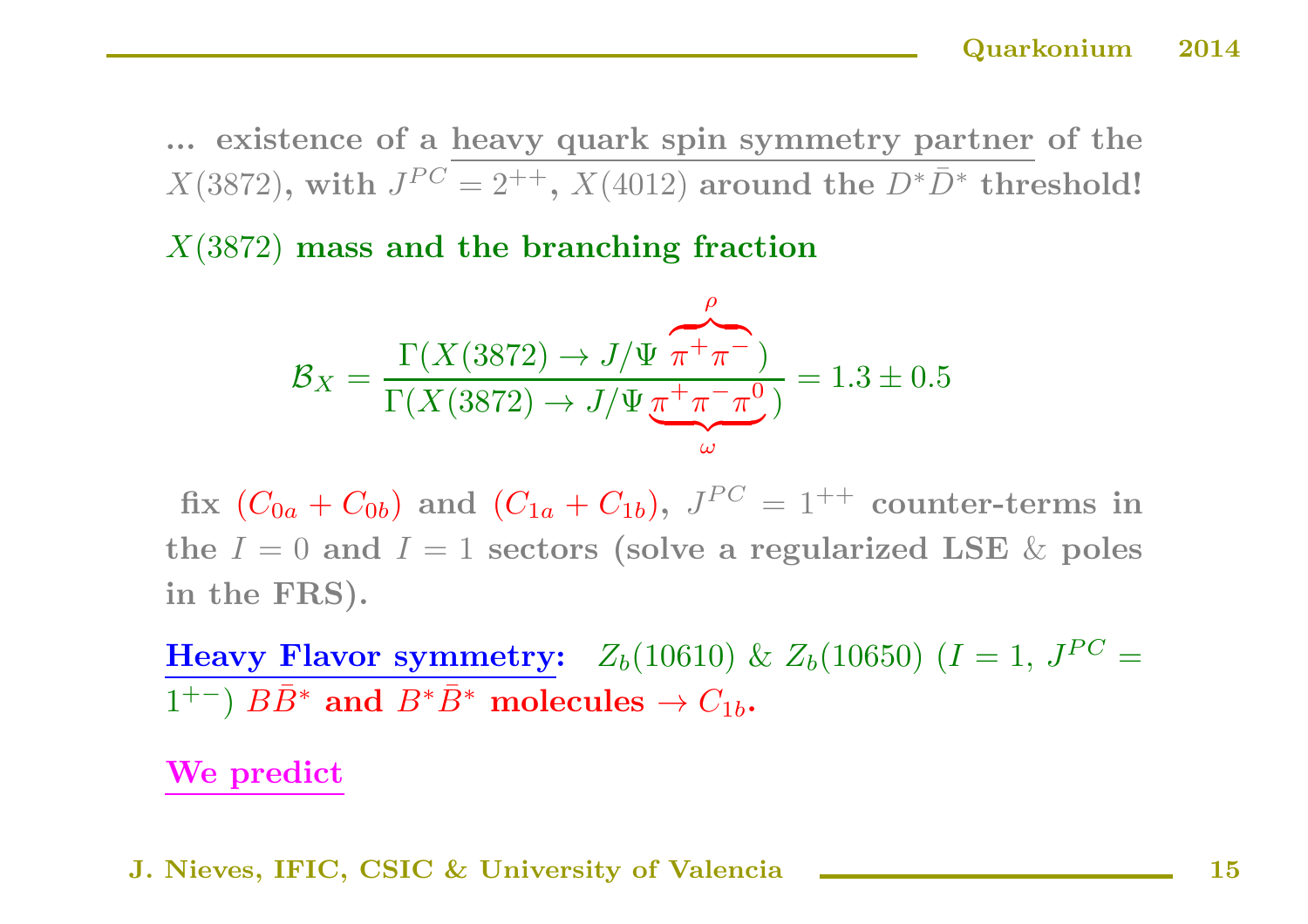## Solve the LSE in  ${}^{2S+1}L_J$  partial waves (momentum space),

 $\mathbf{T_{JL'L}^{S'S}}(\mathbf{E}; \mathbf{p}', \mathbf{p}) = V_{JL'L}^{S'S}(p', p) + \sum_{\mathbf{p}'} \mathbf{p}^{\mathbf{p}'}(\mathbf{p}', \mathbf{p}')^2$  $\sum_{L'',S''}\int_{0}^{+\infty} \frac{dqq^2 4\pi}{(2\pi)^3} \frac{V_{J L' L''}^{S'S''}(p',q) \mathbf{T_{J L'' L}^{S''S}}(\mathbf{E};\mathbf{q},\mathbf{p})}{E-q^2/2\mu_{12}-M_1-M_2+i\epsilon}$ 

- UV behavior: <sup>a</sup> cut-off is needed to regularize the EFT potential  $- V(p', p) \rightarrow V(p', p) f(\frac{p'}{\Lambda}) f(\frac{p}{\Lambda})$ , f.i.  $f(x) = e^{-x^2}$  (Gaussian)
- Bound/resonant states: poles in the FRS or SRS of the <sup>T</sup> −matrix
- Contact interaction  $\mathcal{L}_{4H} \Rightarrow \delta_{L0}\delta_{L'0}$ <sup>|</sup> {z } S−wave  $\delta_{JS}\delta_{JS'}$  (no mixing of different partial waves).

• RGE:

$$
\frac{1}{C_0(\Lambda)} \sim \frac{\mu}{2\pi} \left( \gamma_B - \frac{2}{\pi} \Lambda \right), \quad \gamma_B = \sqrt{-2\mu E_B}
$$

**LO:**  $\mathcal{L}_{4H}$ , counter–terms  $C's \sim \mathcal{O}(Q^{-1})$  in the EFT expansion (Q is <sup>a</sup> soft scale) since for shallow bound states

$$
\mathcal{O}(V) = \mathcal{O}(VGV), \quad G = \frac{1}{E - H_0} \sim \int \frac{d^3q}{E - M_1 - M_2 - \vec{q}^2/2\mu_{12}} \sim \mathcal{O}(Q)
$$

J. Nieves, IFIC, CSIC & University of Valencia **National Contract Contract Contract Contract Contract Contract Contract Contract Contract Contract Contract Contract Contract Contract Contract Contract Contract Contract Con**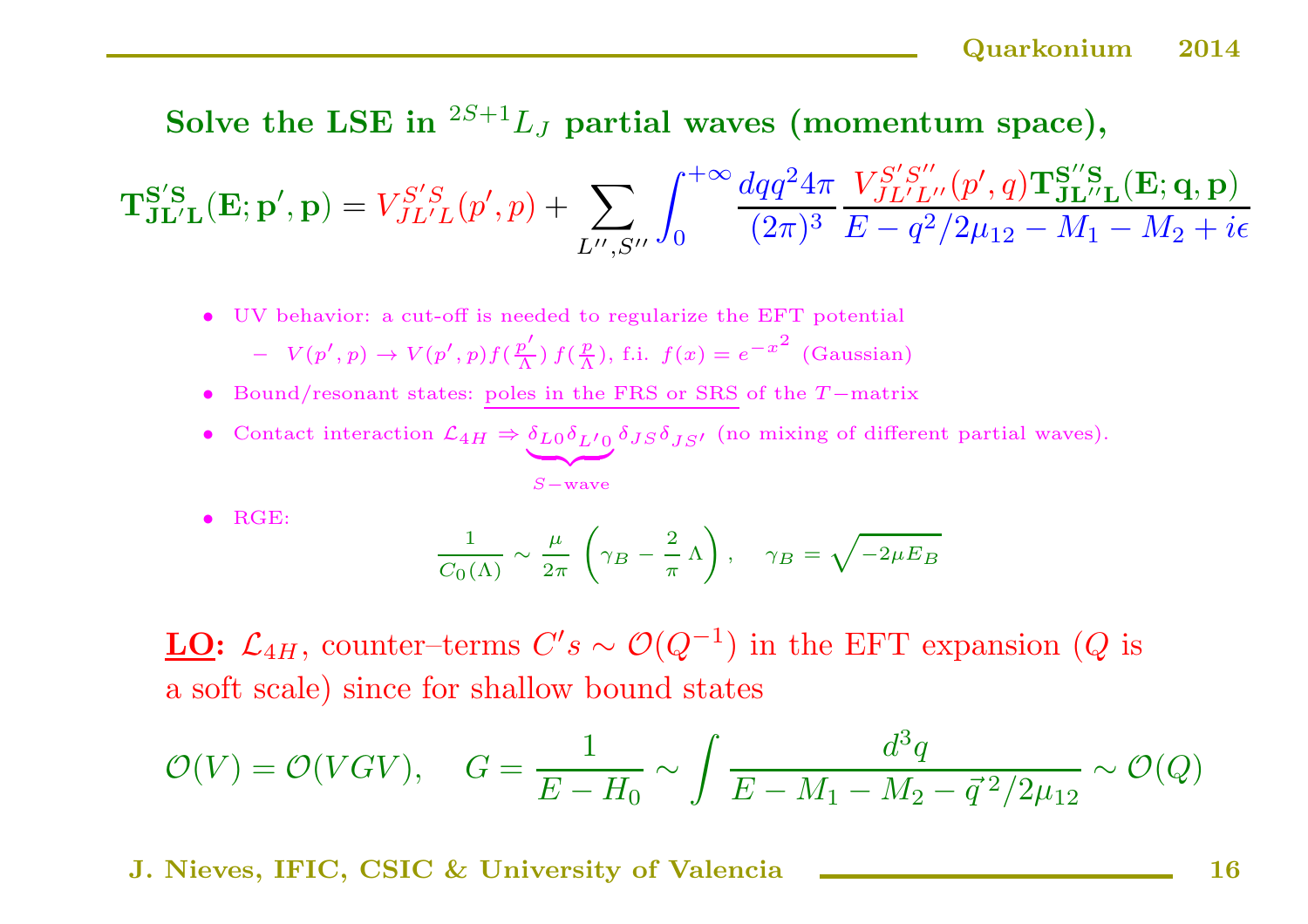## $(Q\bar{Q'}l\bar{l'})$   $\mathcal{O}(1/m_Q)$

| $V_C$   | $I(J^{PC})$ | <b>States</b>                                 | Thresholds | Masses ( $\Lambda = 0.5$ GeV)  | Measurements                                  |
|---------|-------------|-----------------------------------------------|------------|--------------------------------|-----------------------------------------------|
| $C_X$   | $0(1^{++})$ | $\frac{1}{\sqrt{2}}(D\bar{D}^* - D^*\bar{D})$ | 3875.87    | 3871.68 (input)                | $3871.68 \pm 0.17$ PDG $[X(3872)]$            |
|         | $0(2^{++})$ | $D^*\bar{D}^*$                                | 4017.3     | $4012^{+4}_{-5}$               |                                               |
|         | $0(1^{++})$ | $\frac{1}{\sqrt{2}}(B\bar{B}^* - B^*\bar{B})$ | 10604.4    | $10580^{+9}_{-8}$              |                                               |
|         | $0(2^{++})$ | $B^*\bar{B}^*$                                | 10650.2    | $10626^{+8}_{-9}$              |                                               |
|         | $0(2^+)$    | $D^*B^*$                                      | 7333.7     | $7322^{+6}$                    |                                               |
| $C_{Z}$ | $1(1^{+-})$ | $\frac{1}{\sqrt{2}}(B\bar{B}^* + B^*\bar{B})$ | 10604.4    | $10602.4 \pm 2.0$ (input)      | $10607.2 \pm 2.0$ Belle $[Z_h(10610)]$        |
|         | $1(1^{+-})$ | $B^*\bar{B}^*$                                | 10650.2    | $10648.1 \pm 2.1$              | $10652.2 \pm 1.5$ Belle $[Z_h(10650)]$        |
|         | $1(1^{+-})$ | $\frac{1}{\sqrt{2}}(D\bar{D}^* + D^*\bar{D})$ | 3875.87    | $3871^{+4}_{-12}$ (V)          | 3899.0 ± 3.6 ± 4.9 BESIII $[Z_c(3900)]$       |
|         |             |                                               |            |                                | $3894.5 \pm 6.6 \pm 4.5$ Belle                |
|         |             |                                               |            |                                | $3886 \pm 4 \pm 2$ CLEO-c                     |
|         | $1(1^{+-})$ | $D^*\bar{D}^*$                                | 4017.3     | $4013^{+4}_{-11}$ (V)          | $4026.3 \pm 2.6 \pm 3.7$ BESIII $[Z_c(4020)]$ |
|         | $1(1^+)$    | $D^*B^*$                                      | 7333.7     | 7333.6 $^{\dagger}_{-4.2}$ (V) |                                               |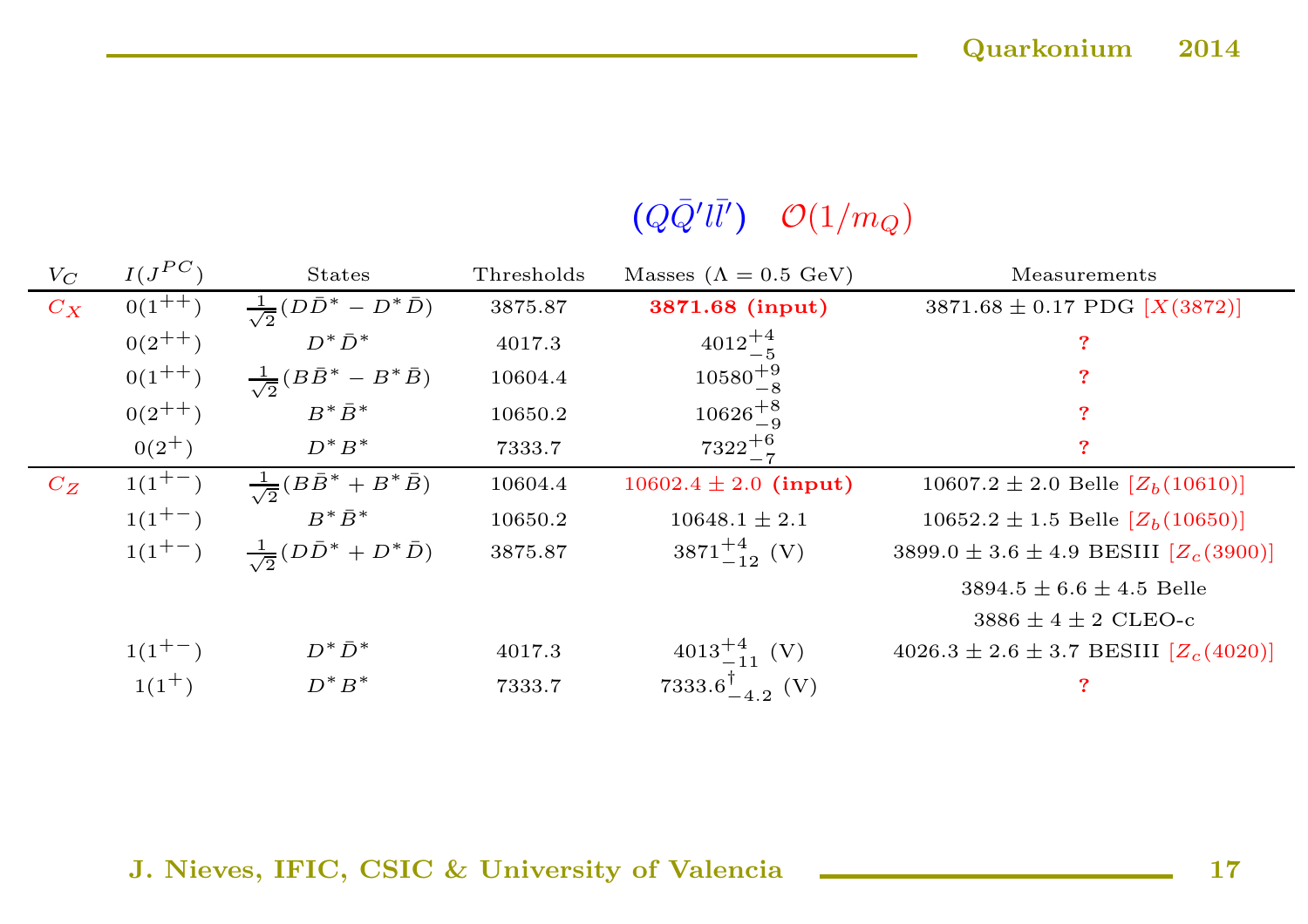### Isospin violations in X(3872) decays…

Because of the mass differences  $D^0 \longleftrightarrow D^-$  and  $D^{*0} \longleftrightarrow D^{*-}$  the kinetic energy (including the mass terms) does not conmute with isospin, the X(3872) is an admixture of isospin I=0 and I=1 (r is the  $D\overline{D}^*$  relative distance in the molecule X)



 $X(3872) \sim D^0 \bar{D}^{*0} \& D^+ \bar{D}^{*-}$  bound state  $(D\bar{D}^* - hc$  with C-parity=+)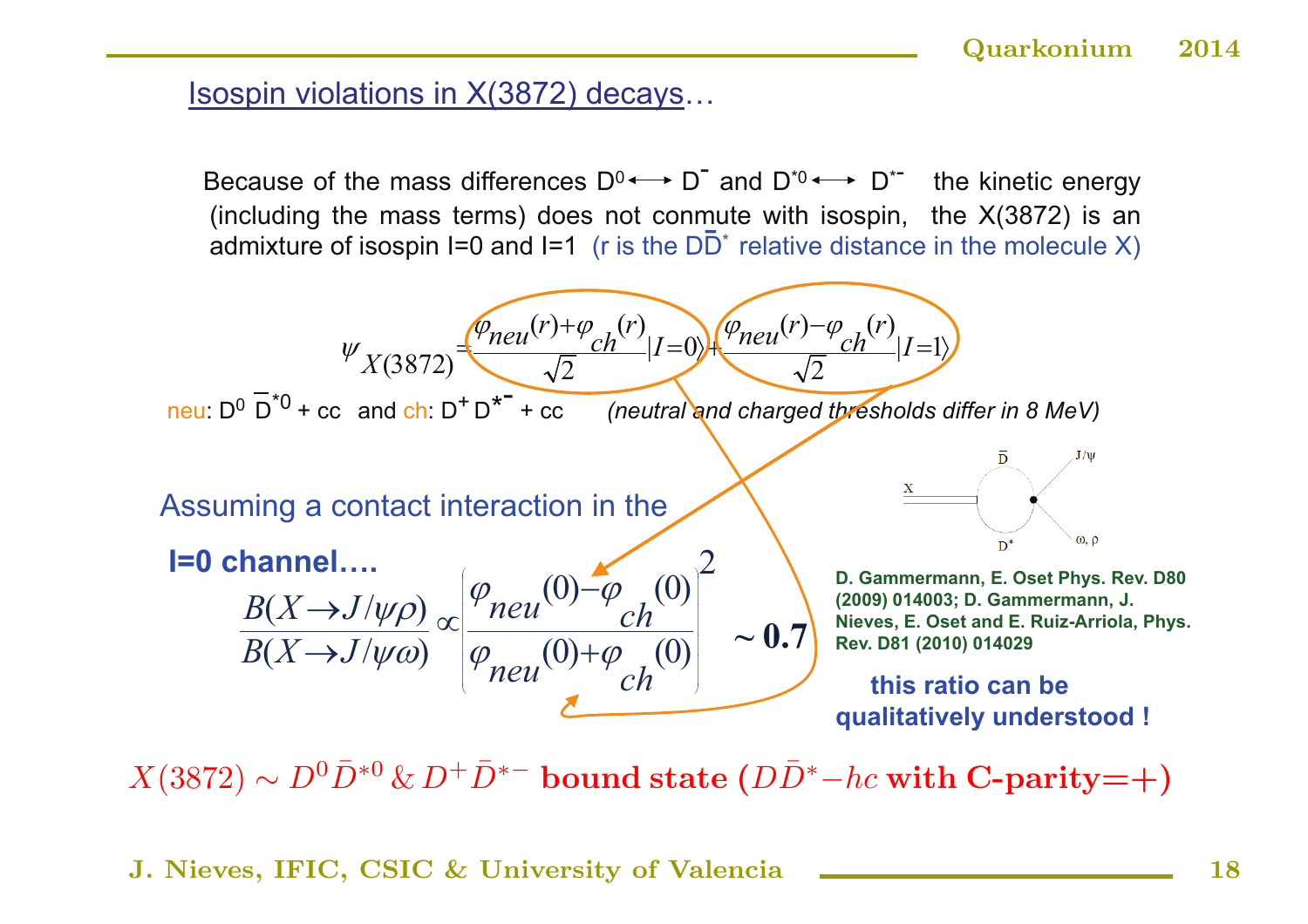and using also the heavy antiquark-diquark symmetry  $\Rightarrow$  triply heavy pentaquarks

|                        |                      | $(QQl)Q\bar{l}'\sim (``\bar{Q}"l)Q\bar{l}'$ |            | $\left(QQQll'\right)$                              | $\mathcal{O}(1/m_Q \cdot v)$            |
|------------------------|----------------------|---------------------------------------------|------------|----------------------------------------------------|-----------------------------------------|
| State                  | $I(J^P)$             | $V^{\text{LO}}$                             | Thresholds | Mass ( $\Lambda = 0.5$ GeV)                        | Mass ( $\Lambda = 1$ GeV)               |
| $\Xi_{cc}^* D^*$       | $0(\frac{5}{2}^{-})$ | $C_{0a} + C_{0b}$                           | 5715       | $(M_{\rm th}-10)^{+10}_{-15}$                      | $(M_{\rm th}-19)^{\dagger}_{-44}$       |
| $\Xi_{cc}^*\bar{B}^*$  | $0(\frac{5}{2}^{-})$ | $C_{0a} + C_{0b}$                           | 9031       | $(M_{\rm th}-21)^{+16}_{-19}$                      | $(M_{\rm th}-53)^{+45}_{-59}$           |
| $\Xi_{bb}^* D^*$       | $0(\frac{5}{2}^{-})$ | $C_{0a} + C_{0b}$                           | 12160      | $(M_{\rm th}-15)^{+9}_{-11}$                       | $(M_{\rm th}-35)^{+25}_{-31}$           |
| $\Xi^*_{bb}\bar{B}^*$  | $0(\frac{5}{2}^{-})$ | $C_{0a} + C_{0b}$                           | 15476      | $(M_{\rm th}-29)^{+12}_{-13}$                      | $(M_{\rm th}-83)^{+38}_{-40}$           |
| $\Xi_{bc}' D^*$        | $0(\frac{3}{2}^{-})$ | $C_{0a} + C_{0b}$                           | 8967       | $(M_{\rm th}-14)^{+11}_{-13}$                      | $(M_{\rm th}-30)_{-40}^{+27}$           |
| $\Xi_{bc}'\bar{B}^*$   | $0(\frac{3}{2}^{-})$ | $C_{0a} + C_{0b}$                           | 12283      | $(M_{\rm th}-27)_{-16}^{+15}$                      | $(M_{\rm th}-74)^{+45}_{-51}$           |
| $\Xi_{bc}^* D^*$       | $0(\frac{5}{2}^{-})$ | $C_{0a} + C_{0b}$                           | 9005       | $(M_{\rm th}-14)^{+11}_{-13}$                      | $(M_{\rm th}-30)^{+27}_{-40}$           |
| $\Xi_{bc}^* \bar{B}^*$ | $0(\frac{5}{2}^{-})$ | $C_{0a} + C_{0b}$                           | 12321      | $(M_{\rm th}-27)_{-16}^{+15}$                      | $(M_{\rm th}-74)^{+46}_{-51}$           |
| $\Xi_{bb}\bar{B}$      | $1(\frac{1}{2}^{-})$ | $C_{1a}$                                    | 15406      | $(M_{\rm th}-0.3)^{\dagger}_{-2.5}$                | $\frac{(M_{\rm th}-12)^{+11}_{-15}}{2}$ |
| $\Xi_{bb}\bar{B}^*$    | $1(\frac{1}{2}^{-})$ | $C_{1a} + \frac{2}{3} C_{1b}$               | 15452      | $(M_{\rm th}-0.9){\rm [V]}_{\rm ++}^{\rm N/A}$     | $(M_{\rm th}-16)^{+14}_{-17}$           |
| $\Xi_{bb}\bar{B}^*$    | $1(\frac{3}{2}^{-})$ | $C_{1a} - \frac{1}{3} C_{1b}$               | 15452      | $(M_{\rm th}-1.2)^{\dagger}_{-2.9}$                | $(M_{\rm th}-10)_{-13}^{+9}$            |
| $\Xi^*_{bb}\bar{B}$    | $1(\frac{3}{2}^{-})$ | $C_{1a}$                                    | 15430      | $(M_{\rm th}-0.3)^{\dagger}_{-2.4}$                | $(M_{\rm th}-12)^{+11}_{-13}$           |
| $\Xi^*_{bb}\bar{B}^*$  | $1(\frac{1}{2}^{-})$ | $C_{1a} - \frac{5}{3} C_{1b}$               | 15476      | $(M_{\rm th} - 8)^{+8}_{-7}$                       | $(M_{\rm th}-5)^{\dagger}_{-8}$         |
| $\Xi^*_{bb}\bar{B}^*$  | $1(\frac{3}{2}^{-})$ | $C_{1a} - \frac{2}{3} C_{1b}$               | 15476      | $(M_{\rm th}-2.5)^{\dagger}_{-3.6}$                | $(M_{\rm th}-9)^{+9}_{-11}$             |
| $\Xi^*_{bb}\bar{B}^*$  | $1(\frac{5}{2}^{-})$ | $C_{1a} + C_{1b}$                           | 15476      | $(M_{\rm th} - 4.3)[\text{V}]_{+3.3}^{\text{N/A}}$ | $(M_{\rm th}-18)^{+17}_{-19}$           |

#### J. Nieves, IFIC, CSIC & University of Valencia **19**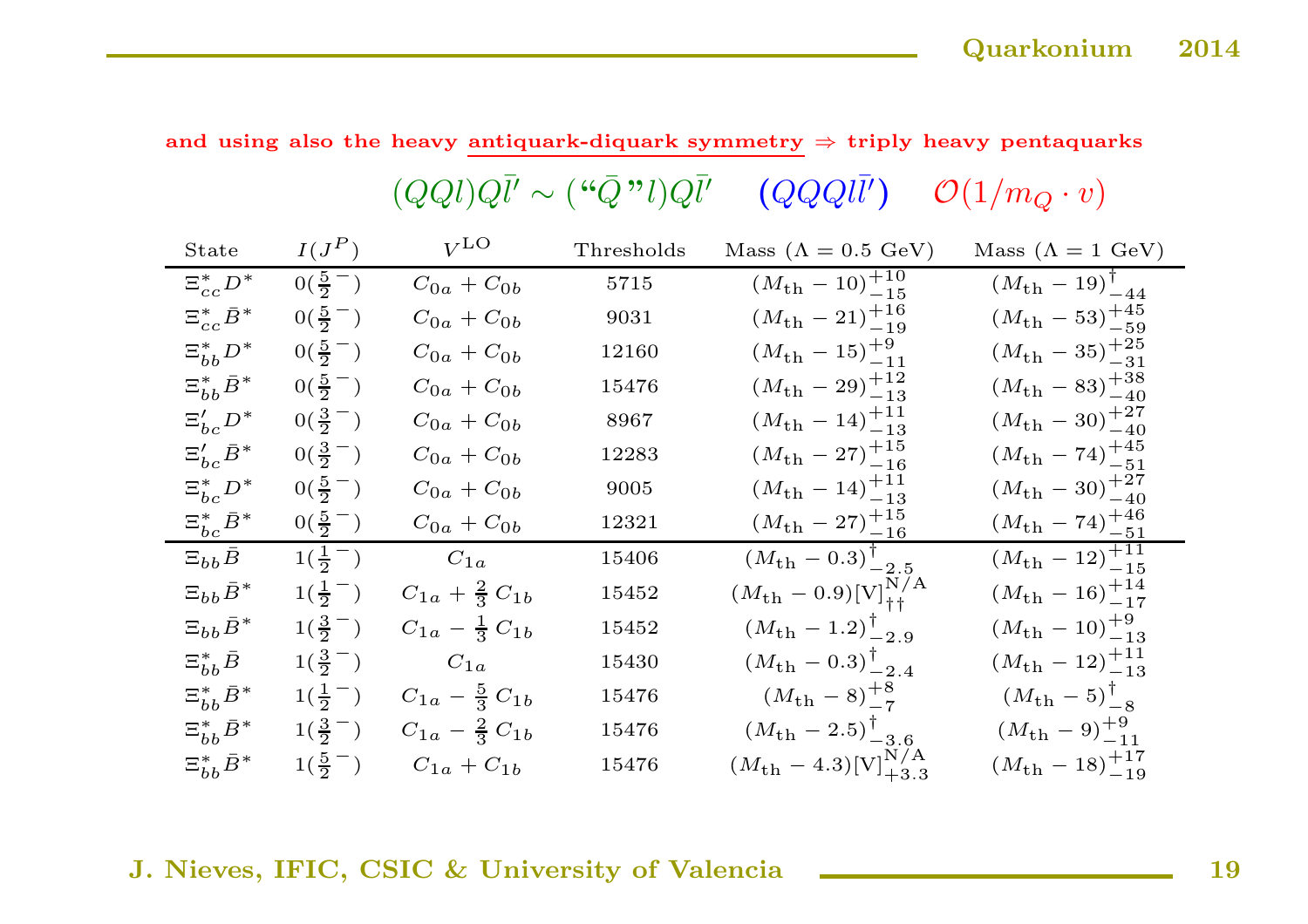

sensitive only to  $D\bar{D}^*$  short distances!

$$
\int d^3p \Psi(\vec{p}) \sim \Psi(\vec{0})
$$

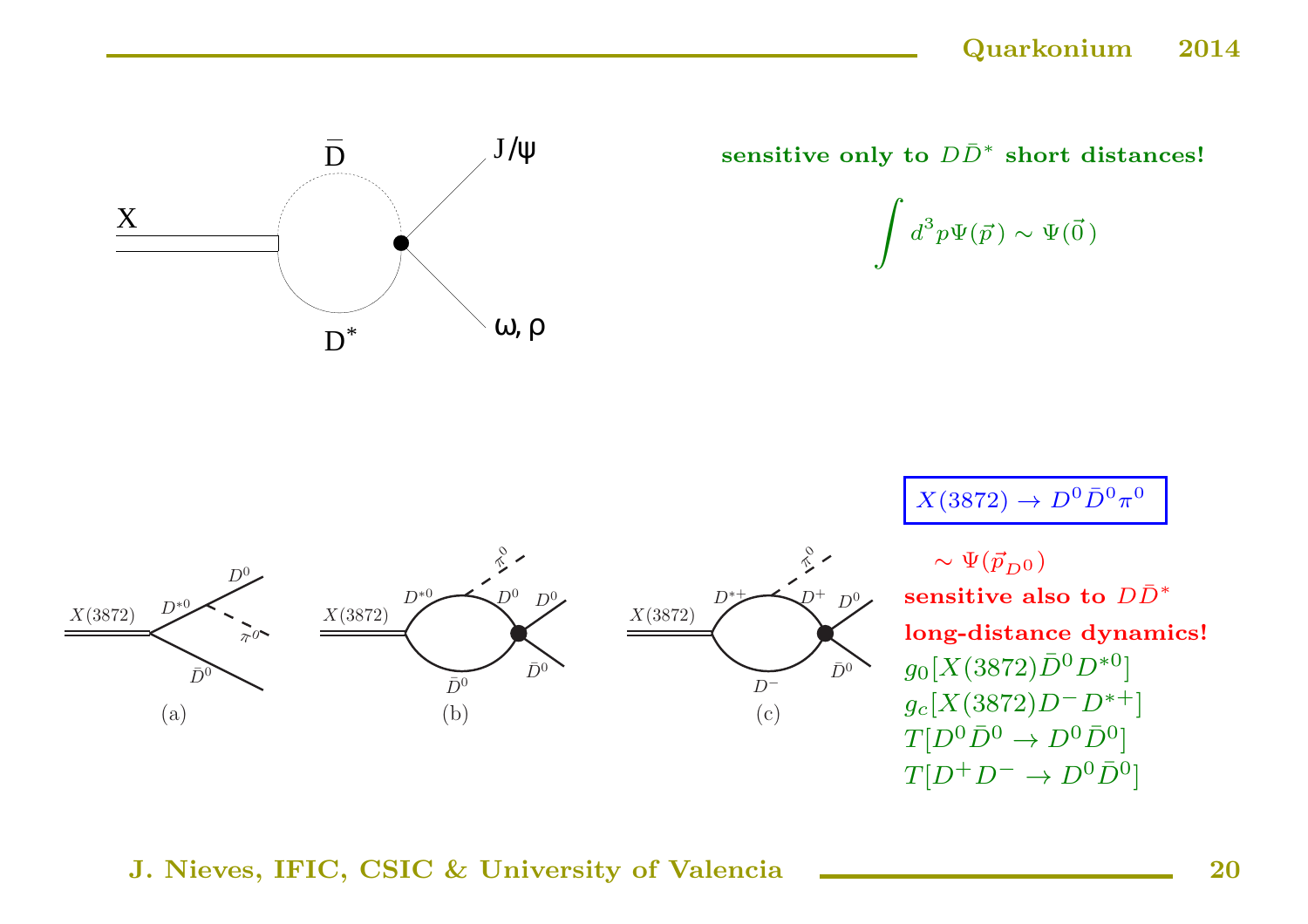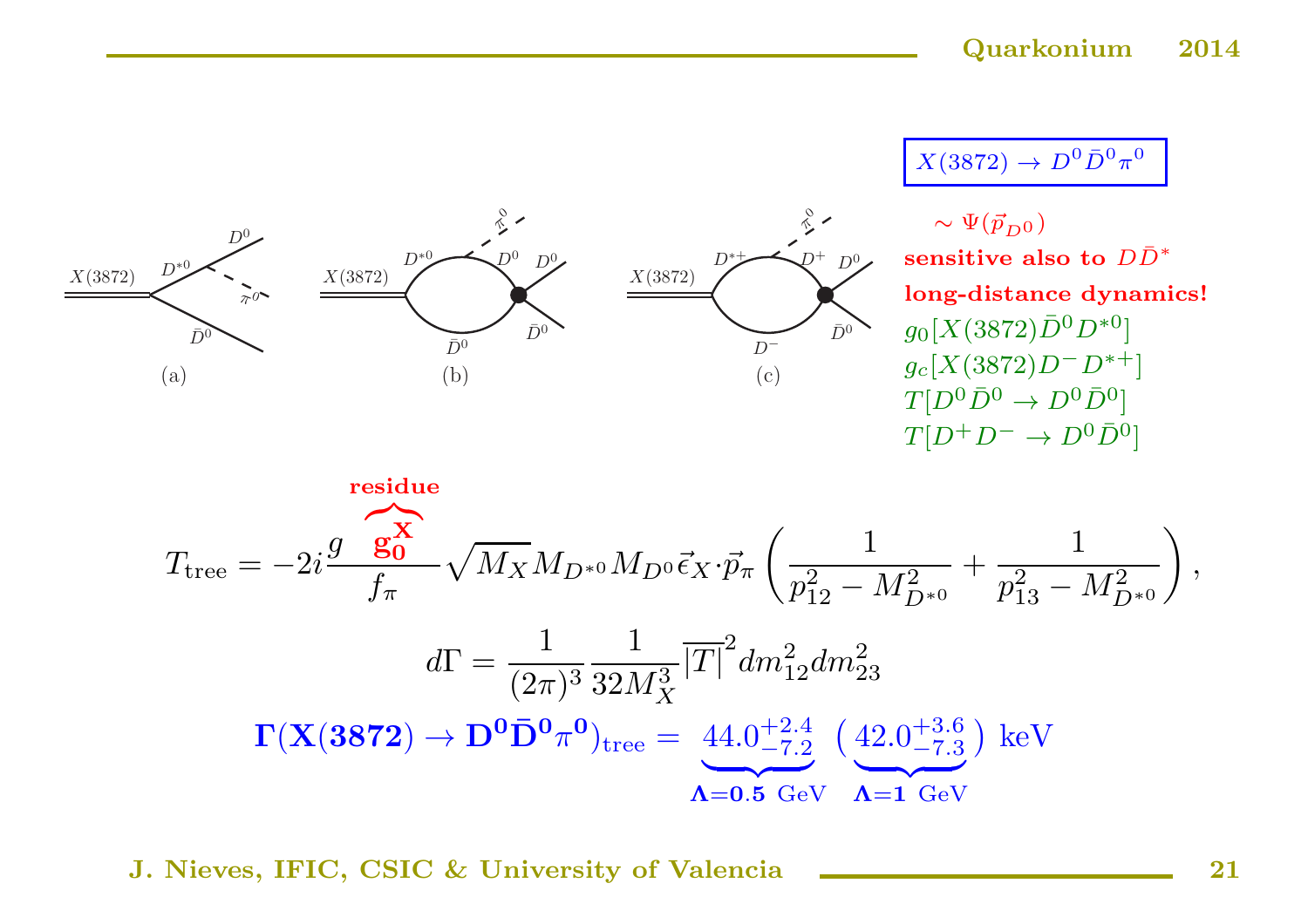$$
T_{\rm loop}^{(0)} = -16 i \frac{g g_0^{\bf X}}{f_\pi} \sqrt{M_X} M_{D^{*0}} M_{D^0}^3 \, \vec{\epsilon}_X \!\cdot\!\vec{p_\pi} \, {\bf T_{00\to 00}} ({\bf m_{23}}) \, I(M_{D^{*0}}, M_{D^0}, M_{D^0}, \vec{p_\pi}),
$$

where  $T_{00\rightarrow00}$  is the T-matrix element for the  $D^0\bar{D}^0 \rightarrow D^0\bar{D}^0$ process, and the three-point loop function is defined as

$$
I\left(M_{1,2,3}, \vec{p}_{\pi}\right) = i \int \frac{d^4q}{\left(2\pi\right)^4} \frac{1}{q^2 - M_1^2 + i\varepsilon} \frac{1}{\left(P - q\right)^2 - M_2^2 + i\varepsilon} \frac{1}{\left(q - p_{\pi}\right)^2 - M_3^2 + i\varepsilon},
$$

with  $P^{\mu} = (M_X, \vec{0})$  in the rest frame of the  $X(3872)$ . This loop integral is convergent !

$$
T_{\text{loop}}^{(c)} = 16i \frac{g\mathbf{g}_c^{\mathbf{X}}}{f_{\pi}} \sqrt{M_X} M_{D^{*0}} M_{D^0} M_{D^{\pm}}^2 \vec{\epsilon}_X \cdot \vec{p_{\pi}} \mathbf{T}_{+-\to 00} (\mathbf{m}_{23})
$$
  
 
$$
\times I(M_{D^{*\pm}}, M_{D^{\pm}}, M_{D^{\pm}}, \vec{p_{\pi}}),
$$

where  $T_{+-\to 00}$  is the T-matrix element for the  $D^+D^- \to D^0\bar{D}^0$ process.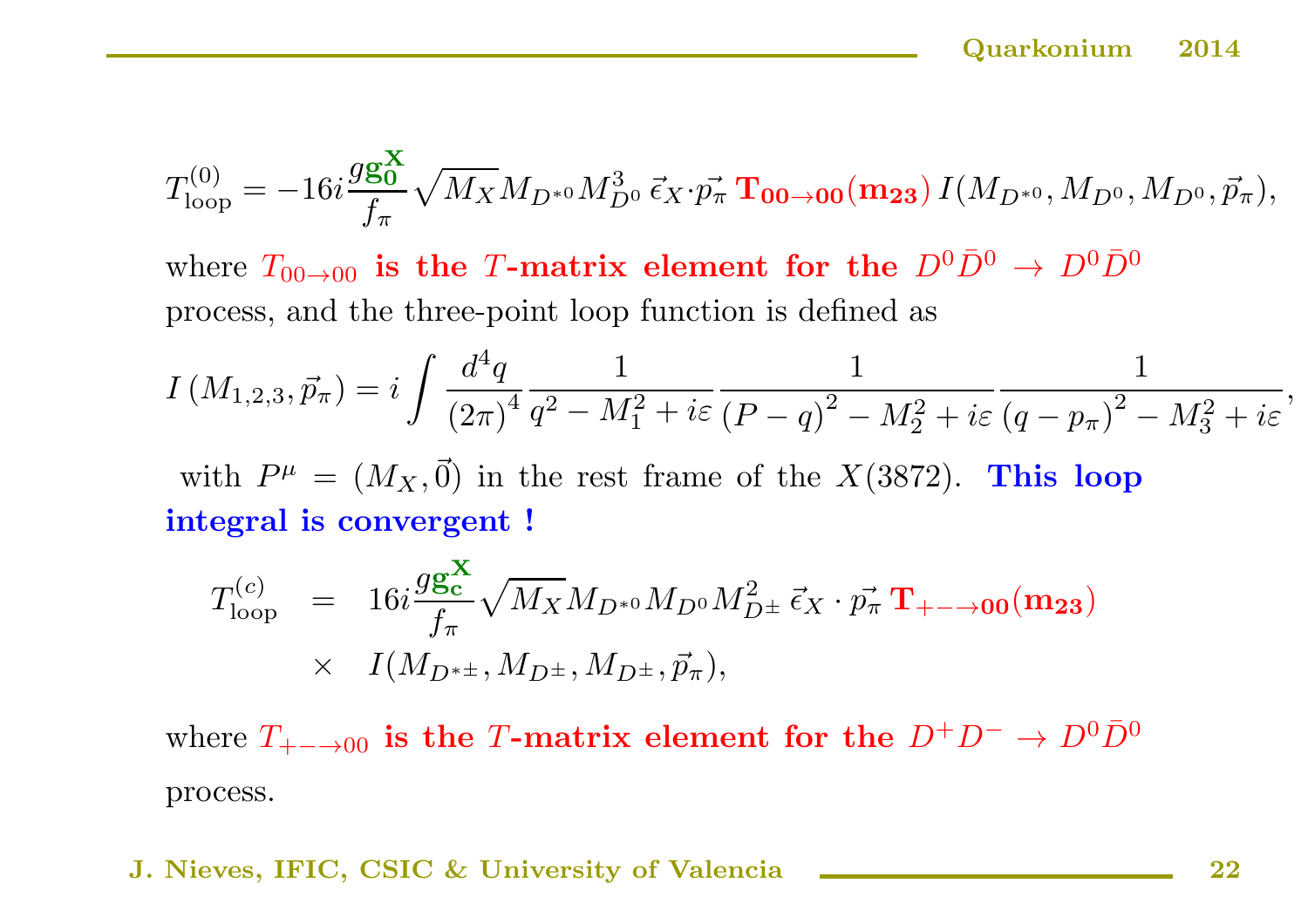

These contributions depend on the four  $|C_{0a}|$ ,  $C_{0b}$ ,  $C_{1a}$  and  $C_{1b}$  counter-terms!  $C_{0b}$ ,  $C_{1a}$  and  $C_{1b}$  counter-terms are determined by the  $X(3872)$ ,  $Z_b(10610)$  and  $Z_b(10650)$  resonances. For some values of  $C_{0a}$  appears a  $D\bar{D}$  bound state close to threshold....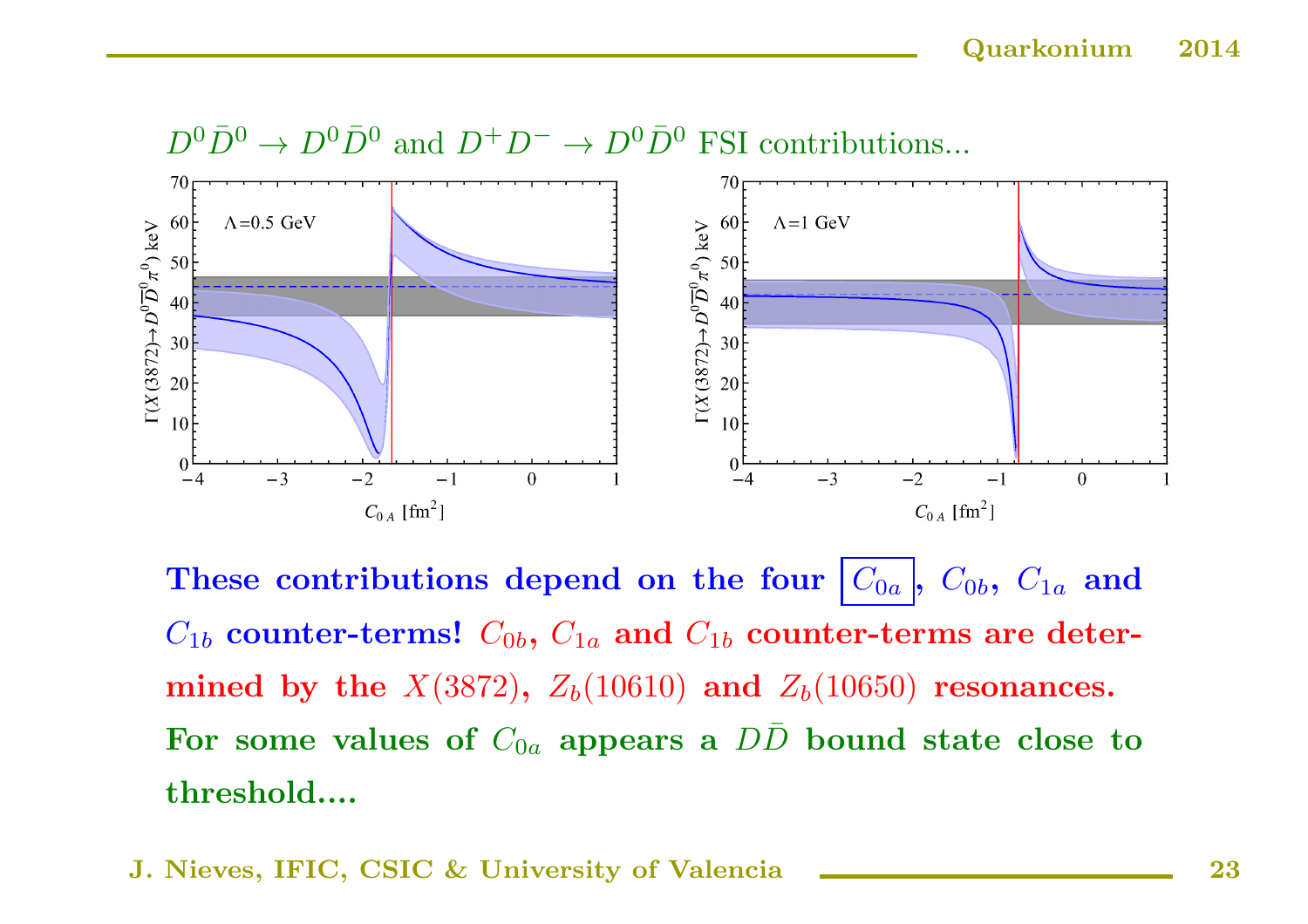## **CONCLUSIONS**

- We studied the  $X(3872) \to D^0 \bar{D}^0 \pi^0$  decay using an **EFT** based on the hadronic molecule assumption for the  $X(3872)$ .
- This decay is unique in the sense that it is sensitive to the longdistance structure of the  $X(3872)$  as well as the strength of the S-wave interaction between the  $D$  and  $\overline{D}$ .
- If there was a near threshold pole in the  $D\bar{D}$  system, the partial decay width can be very different from the result neglecting the FSI effects. This decay may be used to measure the so far unknown counter-term  $C_{0a}$ .
- A future measurement of the  $d\Gamma/d|\vec{p}_{D^0}|$  distribution might provide valuable information on the  $X(3872)$  wave function at the fixed momentum  $\Psi(\vec{p}_{D^0})$
- In addition to HQSS, HFS and HADS can be used to predict new heavy meson molecules and triply heavy pentaquarks
- J. Nieves, IFIC, CSIC & University of Valencia 24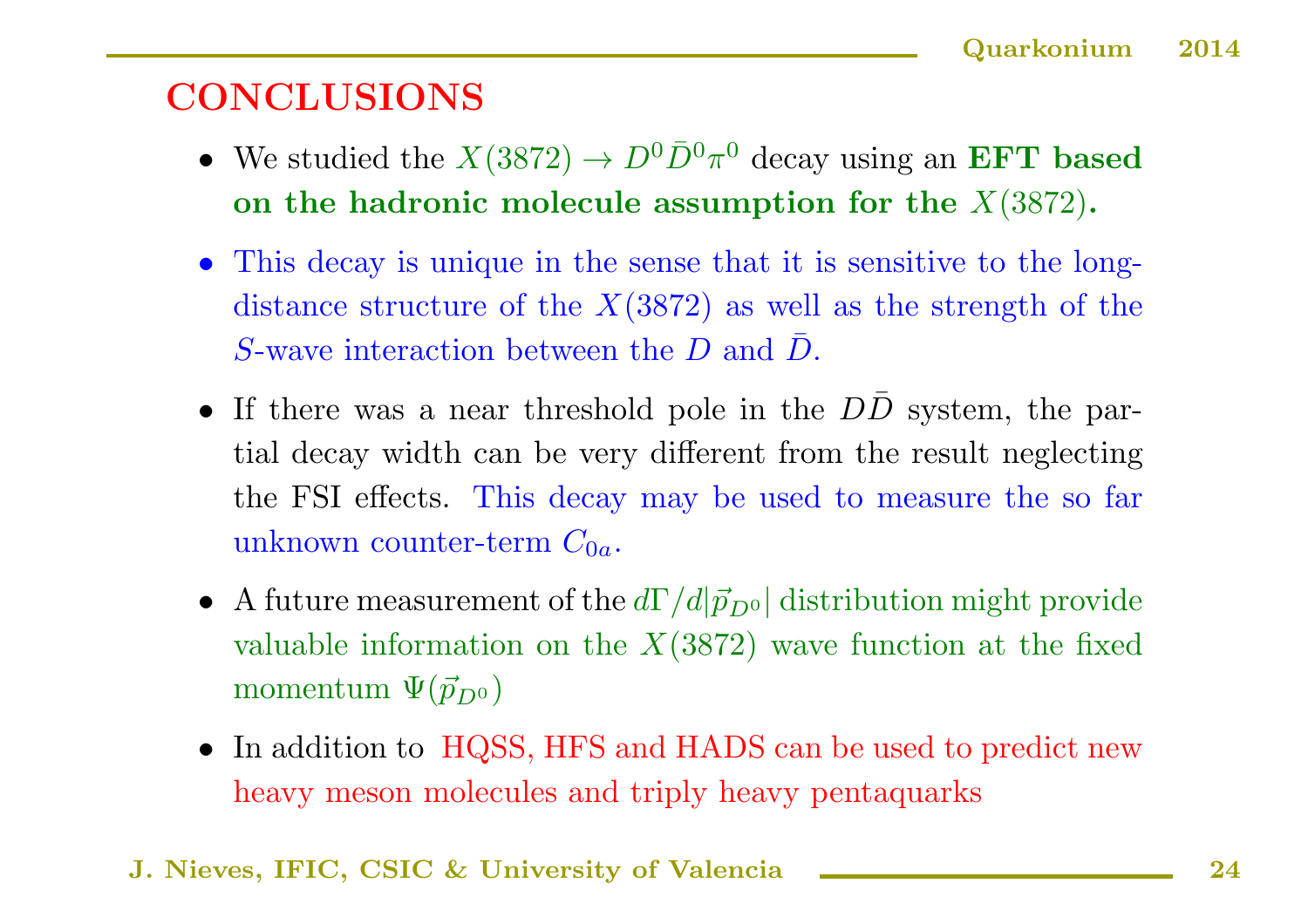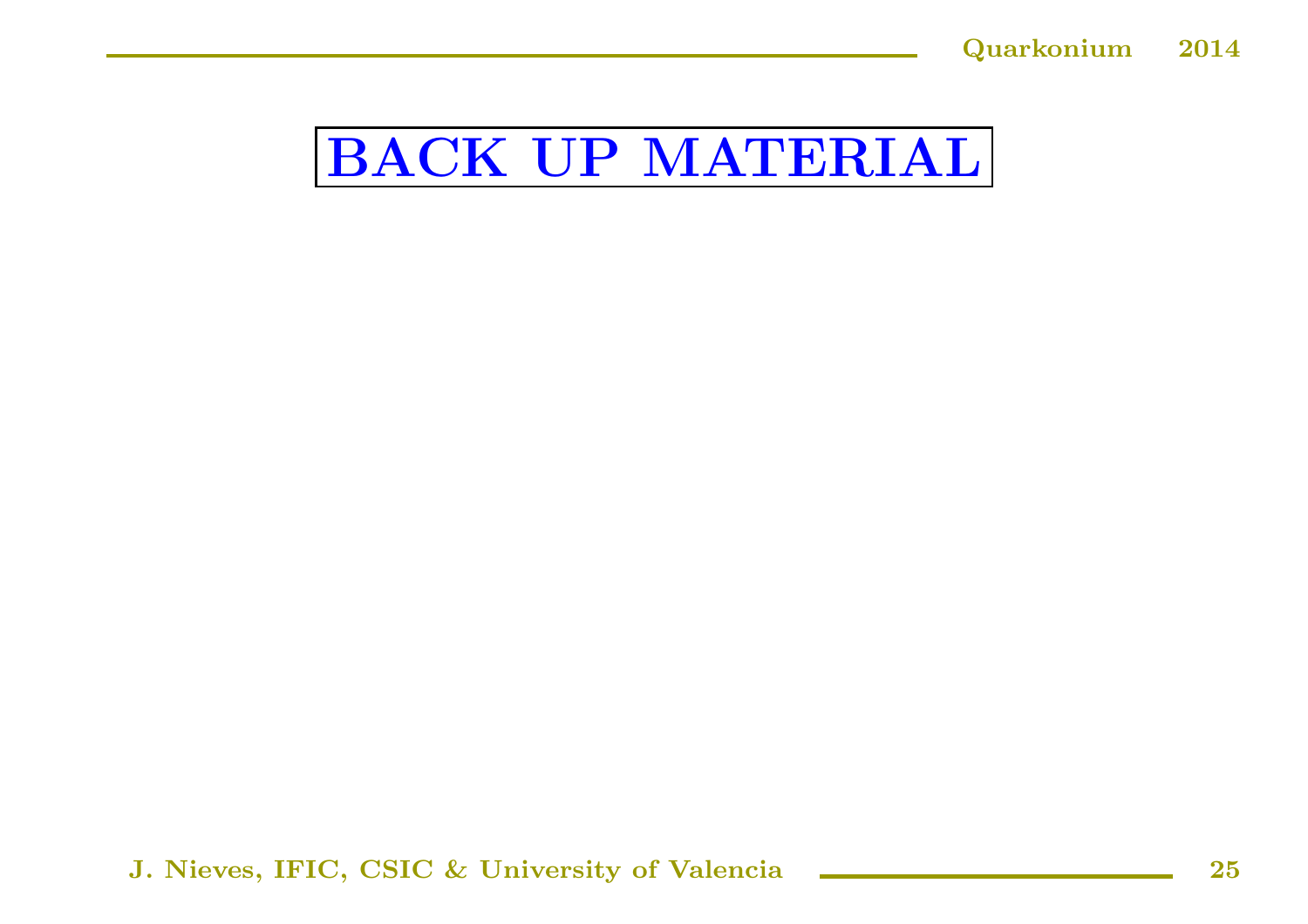What can radiative decays of the  $X(3872)$  teach us about its nature? by Feng-Kun Guo, C. Hanhart, Yu.S. Kalashnikova, Ulf-G. Meißner, A.V. Nefediev (arXiv: 1410.6712 [hep-ph])

"... We show that radiative decays of the  $X(3872)$  into  $\gamma J/\Psi$  and  $\gamma\Psi'$  are not sensitive to the long-range structure of the  $X(3872)$ . In particular, contrary to earlier claims, we argue that the experimentally determined ratio is not in conflict with a wave function of the  $X(3872)$ that is dominated by the  $D\bar{D}^*$  hadronic molecular component."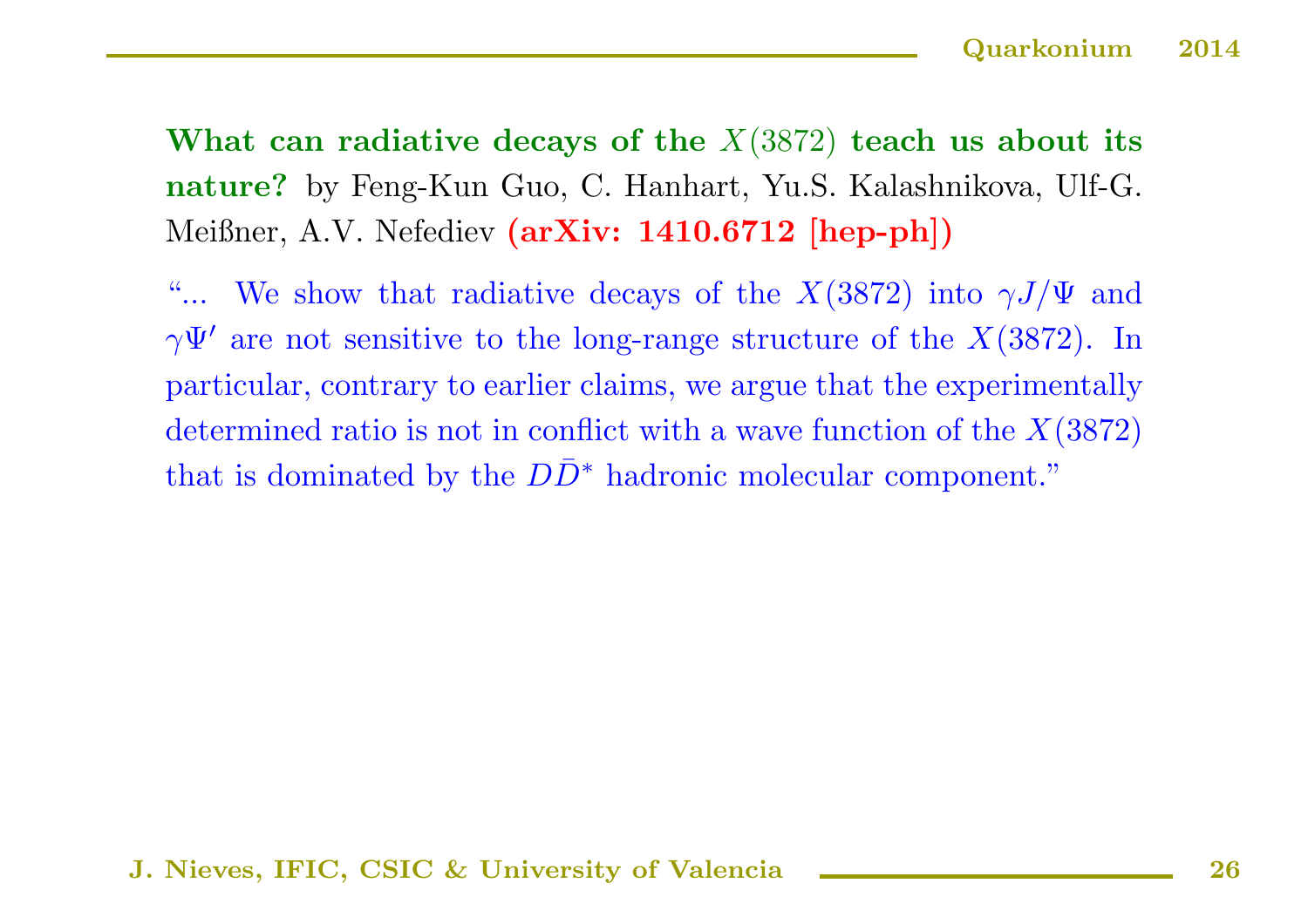

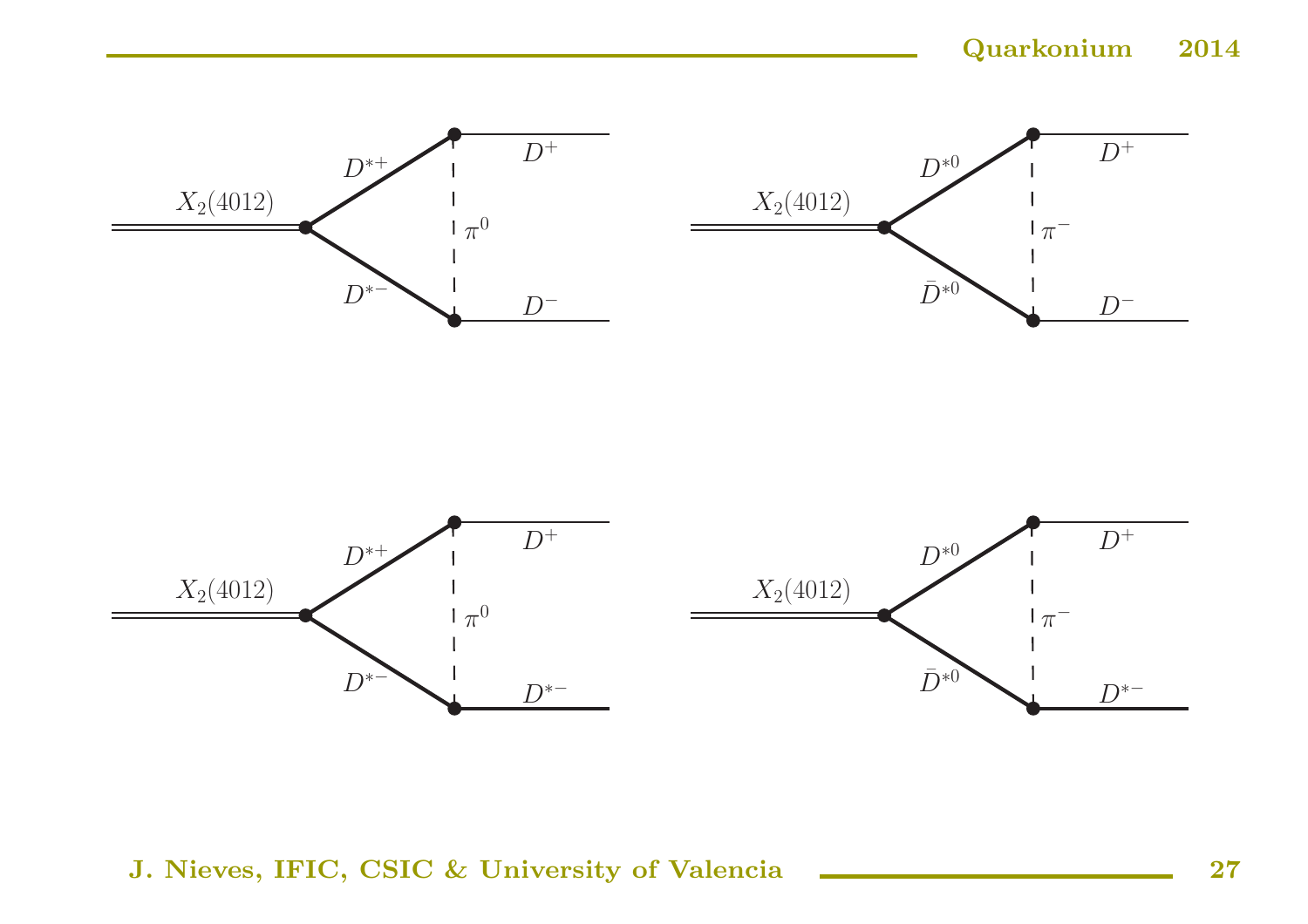## EFT framework for the description of heavy meson-antimeson molecules  $(T = 0)$ :

• LO:  $\mathcal{L}_{4H}$  (contact range interaction)

$$
V_C(0^{++}) = \begin{pmatrix} C_{0a} & \sqrt{3} C_{0b} \\ \sqrt{3} C_{0b} & C_{0a} - 2 C_{0b} \end{pmatrix}, V_C(1^{+-}) = \begin{pmatrix} C_{0a} - C_{0b} & 2 C_{0b} \\ 2 C_{0b} & C_{0a} - C_{0b} \end{pmatrix}
$$

$$
V_C(1^{++}) = C_{0a} + C_{0b}, \qquad V_C(2^{++}) = C_{0a} + C_{0b}
$$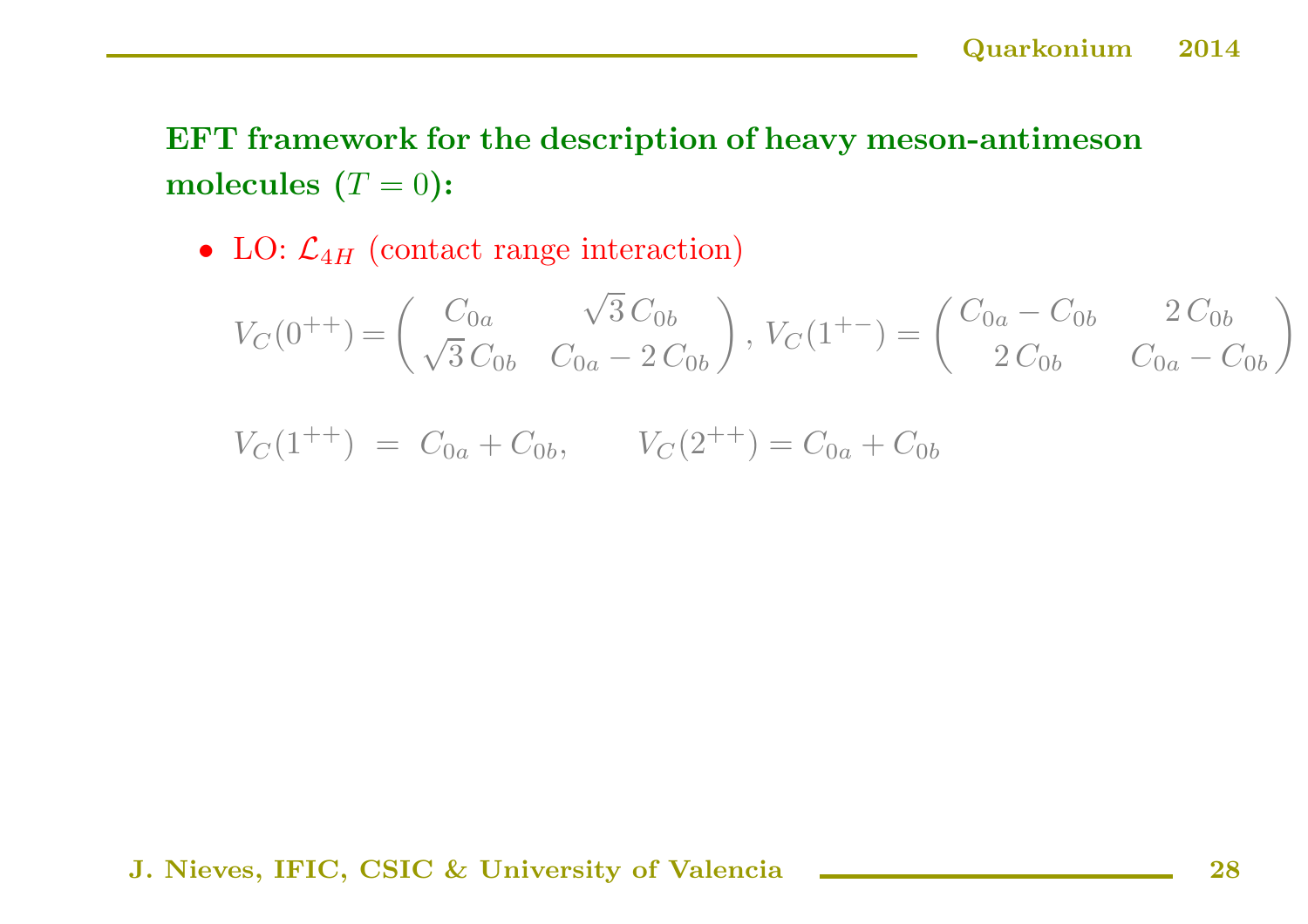EFT framework for the description of heavy meson-antimeson molecules  $(T = 0)$ :

• LO:  $\mathcal{L}_{4H}$  (contact range interaction)

$$
V_C(0^{++}) = \begin{pmatrix} C_{0a} & \mathbf{0} \\ \mathbf{0} & C_{0a} - 2 C_{0b} \end{pmatrix}, V_C(1^{+-}) = \begin{pmatrix} C_{0a} - C_{0b} & \mathbf{0} \\ \mathbf{0} & C_{0a} - C_{0b} \end{pmatrix}
$$
  

$$
V_C(1^{++}) = C_{0a} + C_{0b}, \qquad V_C(2^{++}) = C_{0a} + C_{0b}
$$

• <sup>p</sup>ion exchanges and particle coupled channel effects to be subleading corrections.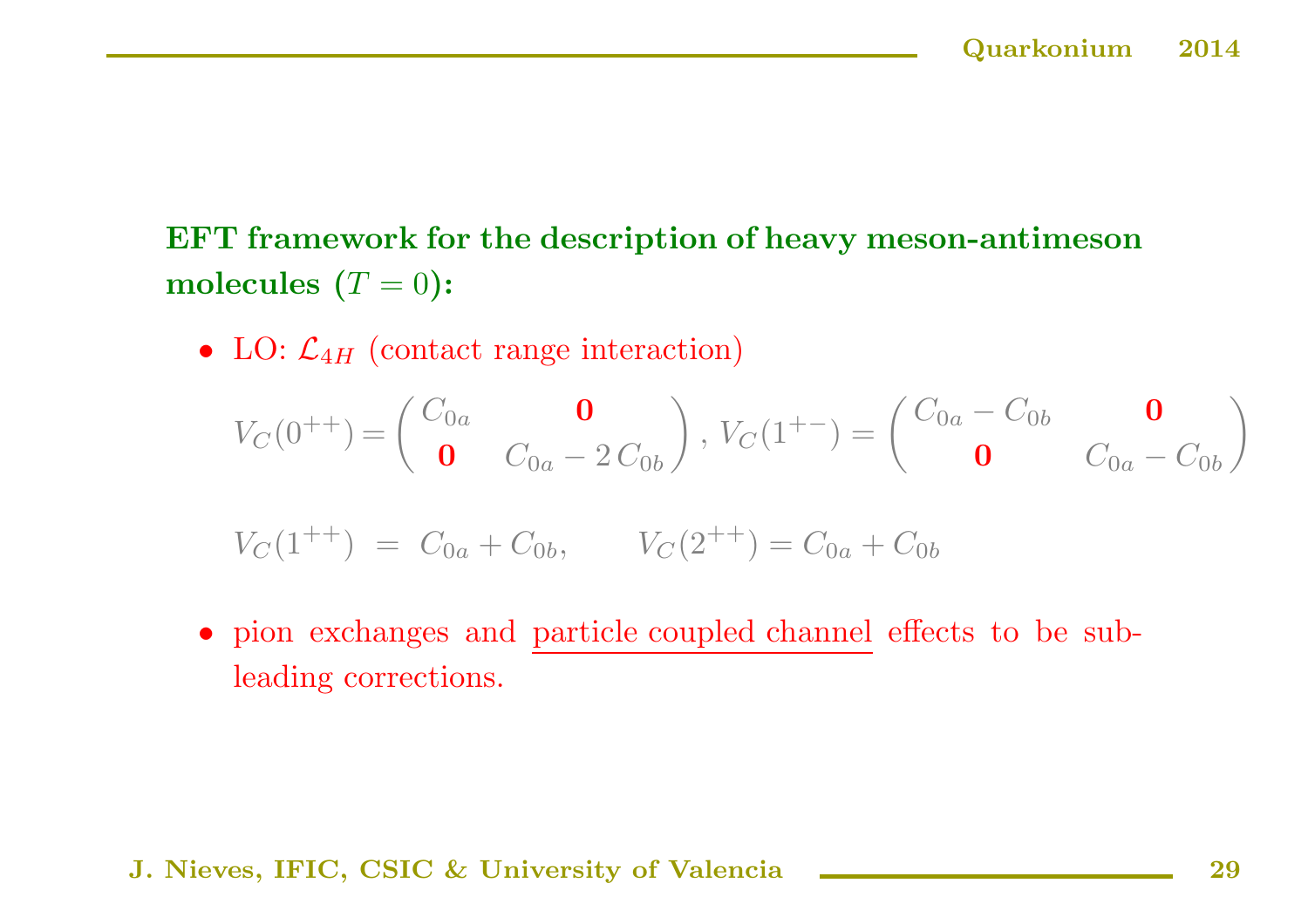EFT framework for the description of heavy meson-antimeson molecules  $(T = 0)$ :

• LO:  $\mathcal{L}_{4H}$  (contact range interaction)

$$
V_C(0^{++}) = \begin{pmatrix} C_{0a} & \mathbf{0} \\ \mathbf{0} & C_{0a} - 2 C_{0b} \end{pmatrix}, V_C(1^{+-}) = \begin{pmatrix} C_{0a} - C_{0b} & \mathbf{0} \\ \mathbf{0} & C_{0a} - C_{0b} \end{pmatrix}
$$

$$
V_C(1^{++}) = C_{0a} + C_{0b}, \qquad V_C(2^{++}) = C_{0a} + C_{0b}
$$

- <sup>p</sup>ion exchanges and particle coupled channel effects to be sub leading corrections.
- Counter–terms ?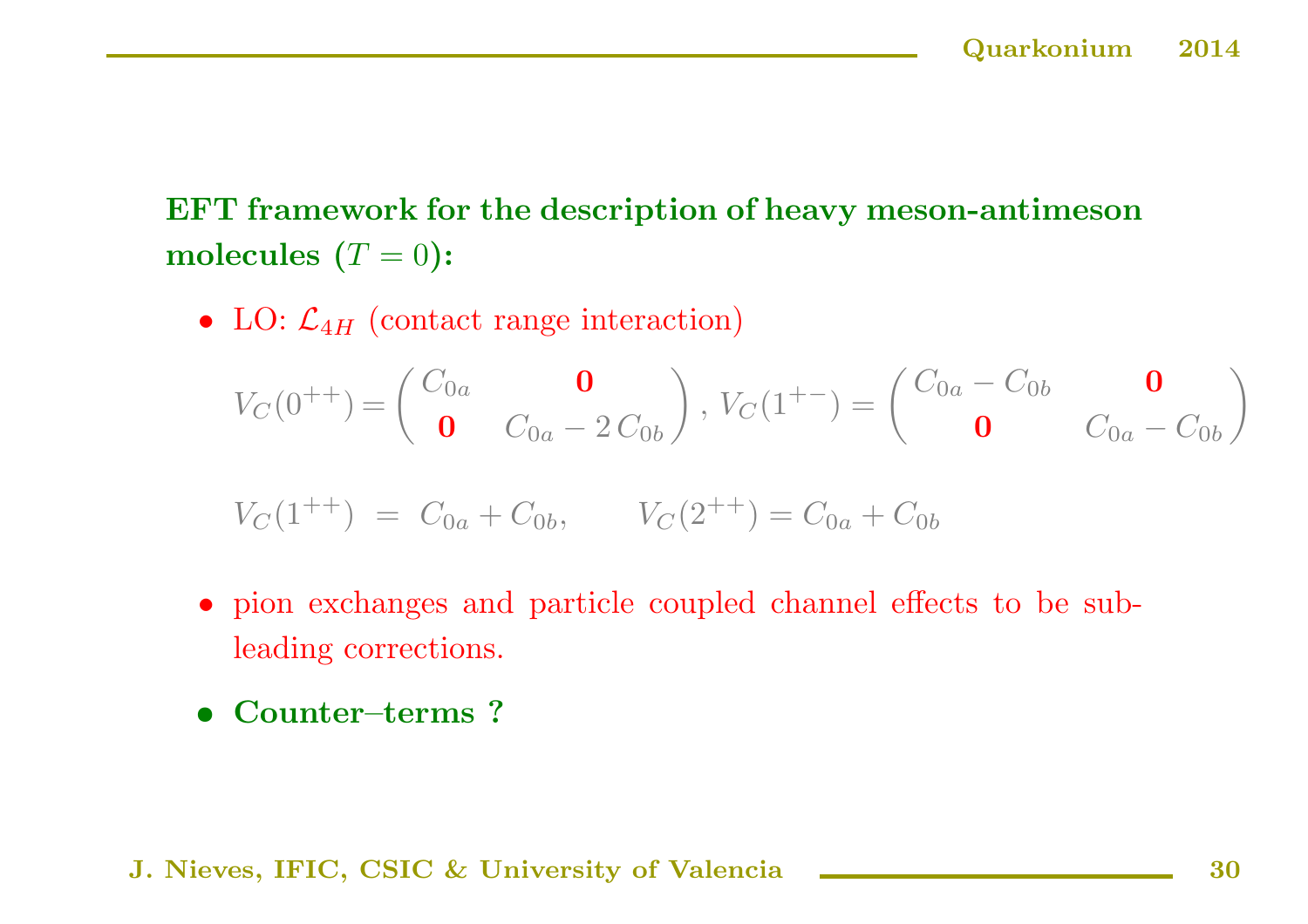## NLO: One Pion Exchange

 $H_a^{(Q)}$  [ $H^{(\bar{Q})a}$ ] transforms as a  $(2,\bar{2})$  [( $\bar{2}, 2$ )] under the heavy spin ⊗SU(2)<sub>V</sub> isospin symmetry

$$
H_a^{(Q)} \to S \left( H^{(Q)} \mathbf{U}^{\dagger} \right)_a, \qquad H^{(\bar{Q})a} \to \left( \mathbf{U} H^{(\bar{Q})} \right)^a S^{\dagger}
$$
  

$$
\mathcal{L}_{\pi HH} = -\frac{g}{\sqrt{2}f_\pi} \left( \text{Tr} \left[ \bar{H}^{(Q)j} H_i^{(Q)} \gamma_\mu \gamma_5 \right] + \text{Tr} \left[ H^{(\bar{Q})j} \bar{H}_i^{(\bar{Q})} \gamma^\mu \gamma_5 \right] \right) (\vec{\tau} \partial_\mu \vec{\phi})^i_j + \cdots
$$
  

$$
\mathbf{V}_{\text{H}\bar{\text{H}}}^{\text{OPE}}(\vec{\mathbf{q}}) \sim \frac{\mathbf{g}^2}{2 \mathbf{f}_\pi^2} \frac{(\vec{\mathbf{a}} \cdot \vec{\mathbf{q}})(\vec{\mathbf{b}} \cdot \vec{\mathbf{q}})}{\vec{\mathbf{q}}^2 + \mathbf{m}_\pi^2} \sim \mathcal{O}(\mathbf{Q}^0)
$$
  
 $g \simeq 0.6$  is the axial coupling between the heavy meson and the pion,

 $f_{\pi} \simeq 132 \,\text{MeV}$ , and  $\vec{q}$  the momentum exchanged by the heavy meson and antimeson. Besides,  $\vec{a}$  and  $\vec{b}$  are the polarization operators.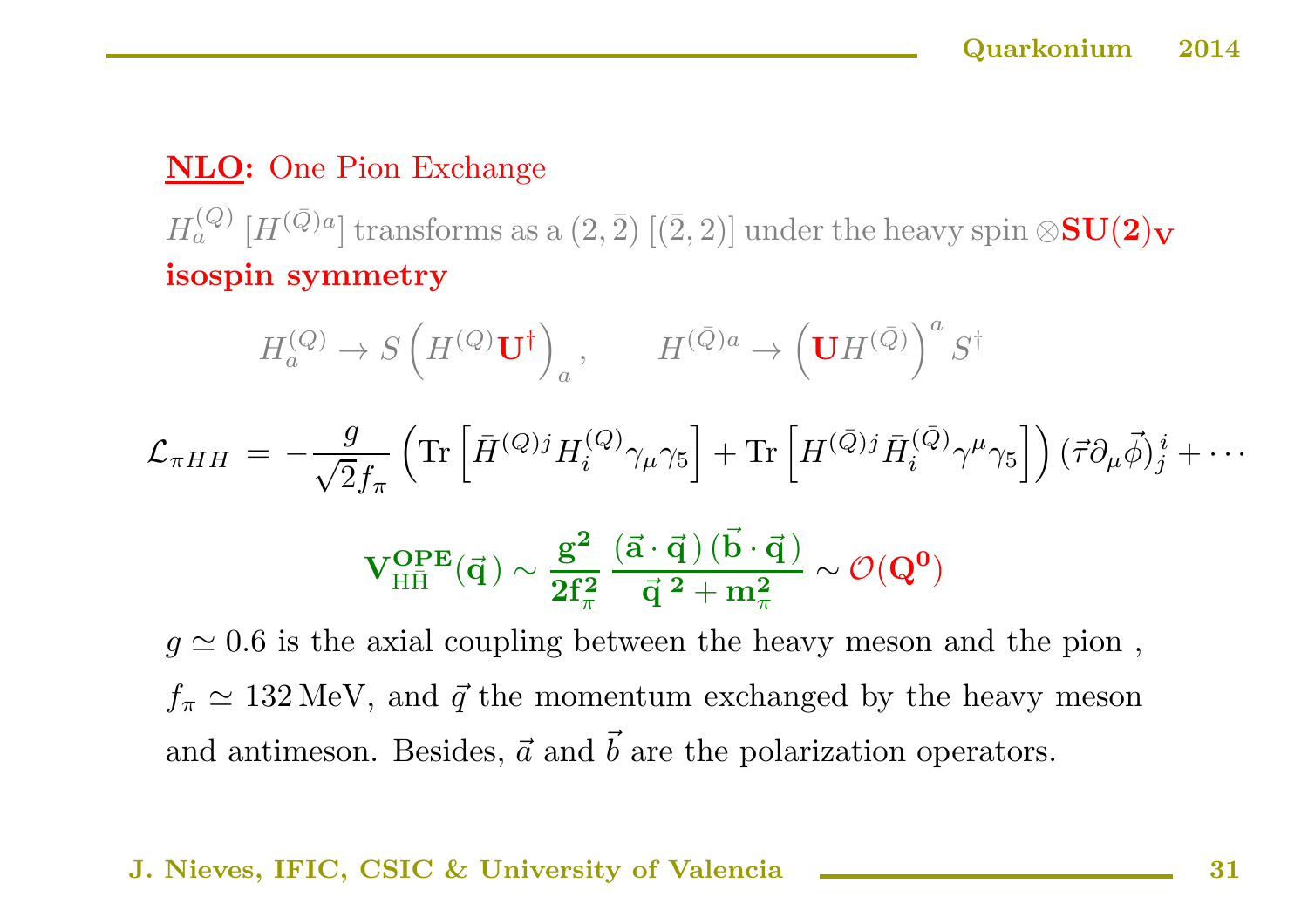## NLO: One Pion Exchange  $\sim \mathcal{O}(Q^0)$  ⇒ distinctive feature of the OPE potential can mix different  ${}^{2S+1}L_J$  partial waves.

| $I^{\mathcal{P}C}$ | $H\bar{H}$     | $2S+1$ <sub>L<sub>J</sub></sub>                               | $E$ ( $\Lambda = 0.5$ GeV) | $E(\Lambda = 1 \,\text{GeV})$    | Exp  |
|--------------------|----------------|---------------------------------------------------------------|----------------------------|----------------------------------|------|
| $0^{++}$           | $D\bar{D}$     | ${}^1S_0$                                                     | 3708 $(3706 \pm 10)$       | 3720 $(3712^{+13}_{-17})$        |      |
| $1 + +$            | $D^*\bar{D}$   | $3S_1 - 3D_1$                                                 | Input                      | Input                            | 3872 |
| $1 + -$            | $D^*\bar{D}$   | ${}^3S_1$ - ${}^3D_1$                                         | 3816 $(3814 \pm 17)$       | <b>3823</b> $(3819^{+24}_{-27})$ |      |
| $0^{++}$           | $D^*\bar{D}^*$ | $1S_0 - 5D_2$                                                 | Input                      | Input                            | 3917 |
| $1^{+-}$           | $D^*\bar{D}^*$ | ${}^3S_1$ - ${}^3D_1$                                         | 3954 (3953 $\pm$ 17)       | 3958 $(3956 + \frac{25}{28})$    | 3942 |
| $2^{++}$           | $D^*\bar{D}^*$ | ${}^{1}D_{2}$ - ${}^{5}S_{2}$ - ${}^{5}D_{2}$ - ${}^{5}G_{2}$ | 4015 $(4012 \pm 3)$        | 4014 $(4012^{+4}_{-9})$          |      |

Predicted masses (in MeV) of the  $X(3872)$  HQSS partners when the OPE potential is included. We display results for two different values of the Gaussian cutoff. Now, we find  $C_{0a} = -3.46$  fm<sup>2</sup> and  $C_{0b} = 1.98$  fm<sup>2</sup>, and  $C_{0a} = -0.98$  fm<sup>2</sup> and  $C_{0b} = 0.69$  fm<sup>2</sup>, for  $\Lambda = 0.5$ and 1 GeV, respectively. OPE  $\delta(r)$  contribution can be absorbed within the contact range piece  $C_{0b} \rightarrow C_{0b} - \frac{g^2}{2f^2}$ .

Binding energies of the states are stable with respect to the iteration of the OPE potential: agreement with the <sup>a</sup> priori EFT expectations! [PRD 86, <sup>056004</sup> (2012)]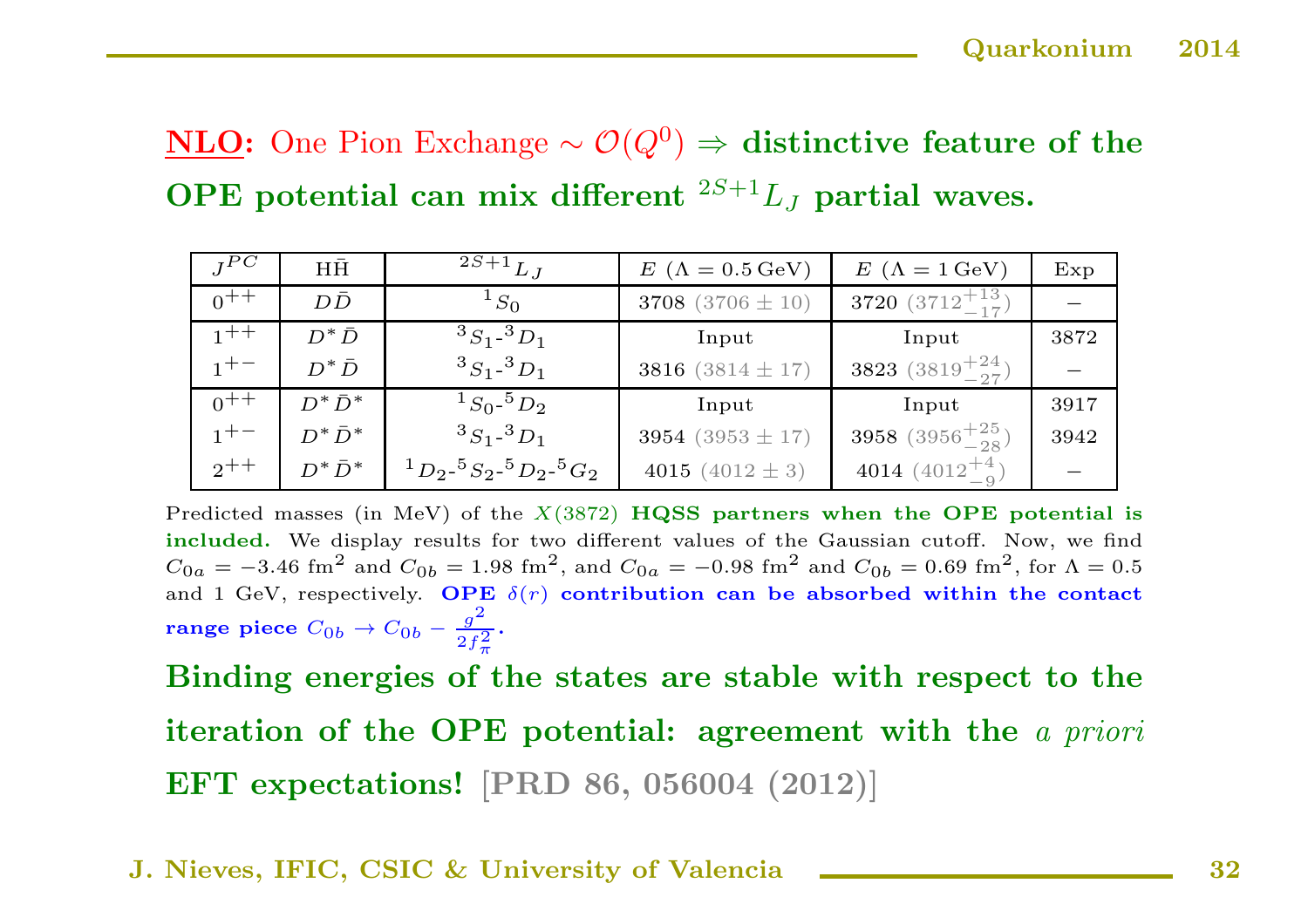NNLO: Particle Coupled Channels Momentum scale (hard) associated with the coupled channels is

$$
\Lambda_C(0^{++}) = \sqrt{2\mu (2\Delta_Q)} \sim 750 \text{ MeV}, \quad \Lambda_C(1^{+-}) = \sqrt{2\mu \Delta_Q} \sim 520 \text{ MeV}
$$
  
with  $\Delta_Q \sim (M_{D^*} - M_D) \Rightarrow G \sim \mathcal{O}(Q^3) \Rightarrow VGV \sim \mathcal{O}(Q^1).$ 

- In contrast to the OPE corrections, the LO counter-term structure stemming from HQSS is not expected to be able to absorb the kind of divergences associated with the coupled channel calculations.
- One should add new counter-terms at  $\mathcal{O}(Q)$  to soften the regularization scheme dependence and make the EFT *renormalizable* again. Higher orders will introduce new unknown constants that cannot be fixed at the moment owing to the scarce experimental data available.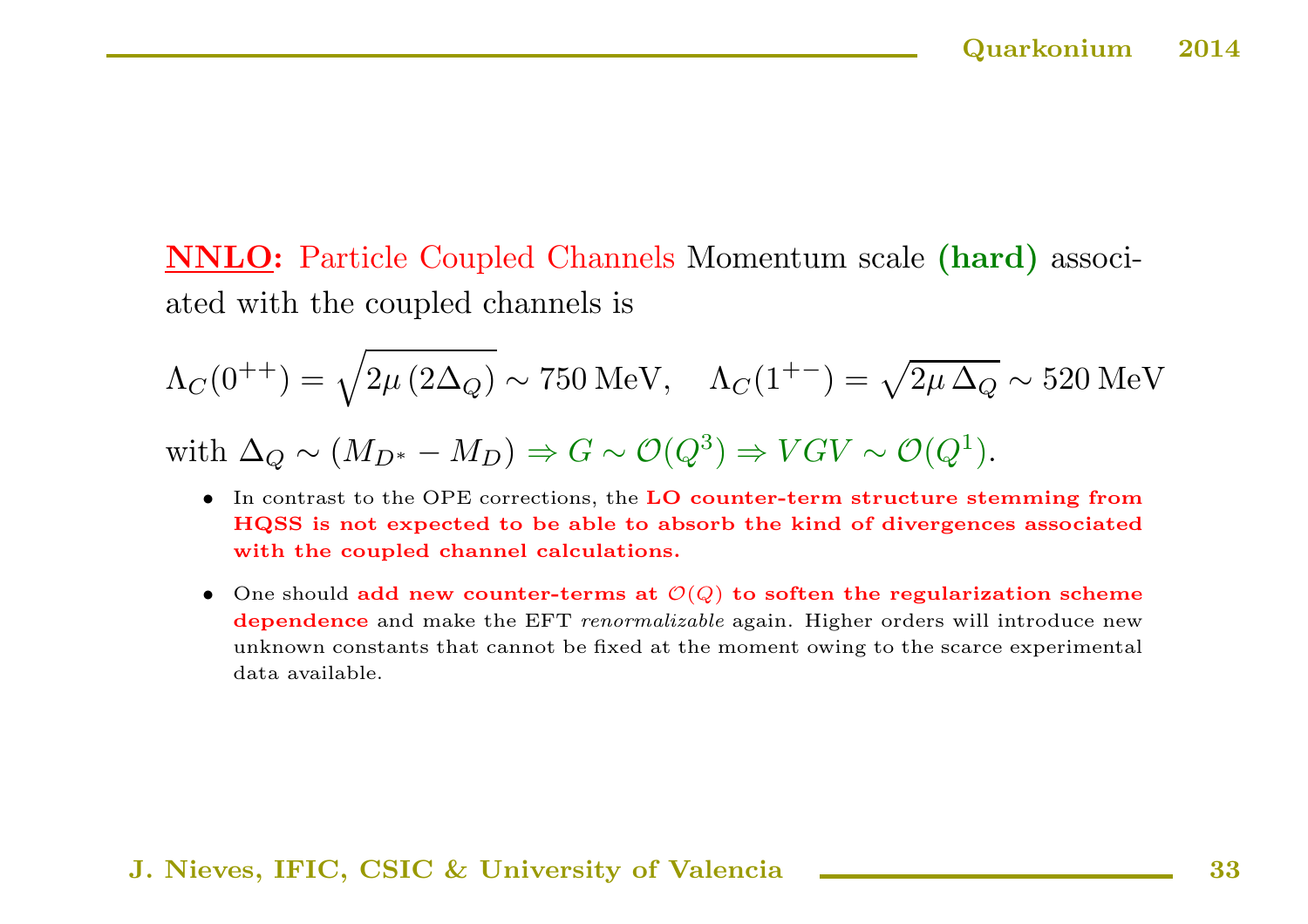| $I^{PC}$ | $H\bar{H}$                 | $E - i\Gamma/2$ ( $\Lambda = 0.5$ GeV) | $E - i\Gamma/2$ ( $\Lambda = 1$ GeV)       | Exp                                       |
|----------|----------------------------|----------------------------------------|--------------------------------------------|-------------------------------------------|
| $0^{++}$ | $D\bar{D}, D^*\bar{D}^*$   | 3690 $(3706 \pm 10)$                   | <b>3694</b> $(3712^{+13}_{-17})$           |                                           |
| $1 + +$  | $D^*\bar{D}$               | Input                                  | Input                                      | 3872                                      |
| $1^{+-}$ | $D^*\bar{D}, D^*\bar{D}^*$ | 3782 $(3814 \pm 17)$                   | 3782 $(3819^{+24}_{-27})$                  |                                           |
| $0^{++}$ | $D\bar{D}, D^*\bar{D}^*$   | $3939 - \frac{i}{2} 12 (3917)$         | $3937 - \frac{i}{2}31(3917)$               | $3917 \pm 3 - \frac{i}{2} 28^{+10}_{-9}$  |
| $1^{+-}$ | $D^*\bar{D}, D^*\bar{D}^*$ | $3984 - \frac{i}{2} 17 (3953 \pm 17)$  | $3982 - \frac{i}{2} 29 (3956^{+25}_{-28})$ | $3942 \pm 9 - \frac{i}{2} 37^{+27}_{-17}$ |
| $2^{++}$ | $D^*\bar{D}^*$             | 4012 $(4012 \pm 3)$                    | 4012 $(4012^{+4}_{-9})$                    |                                           |

Masses and widths (in MeV) of the  $X(3872)$  HQSS partners when coupled channels effects are included. The contact terms are adjusted to reproduce the  $X(3872)$  and  $X(3915)$ masses neglecting coupled channel effects. OPE interactions are not included.

$$
|\Delta E_B| \simeq |E_B| \left(\frac{\gamma_B}{\Lambda_C}\right)^2 \sim (30 - 40) \text{ MeV}
$$

[PRD 86, <sup>056004</sup> (2012)]

J. Nieves, IFIC, CSIC & University of Valencia **Electeracies** 34